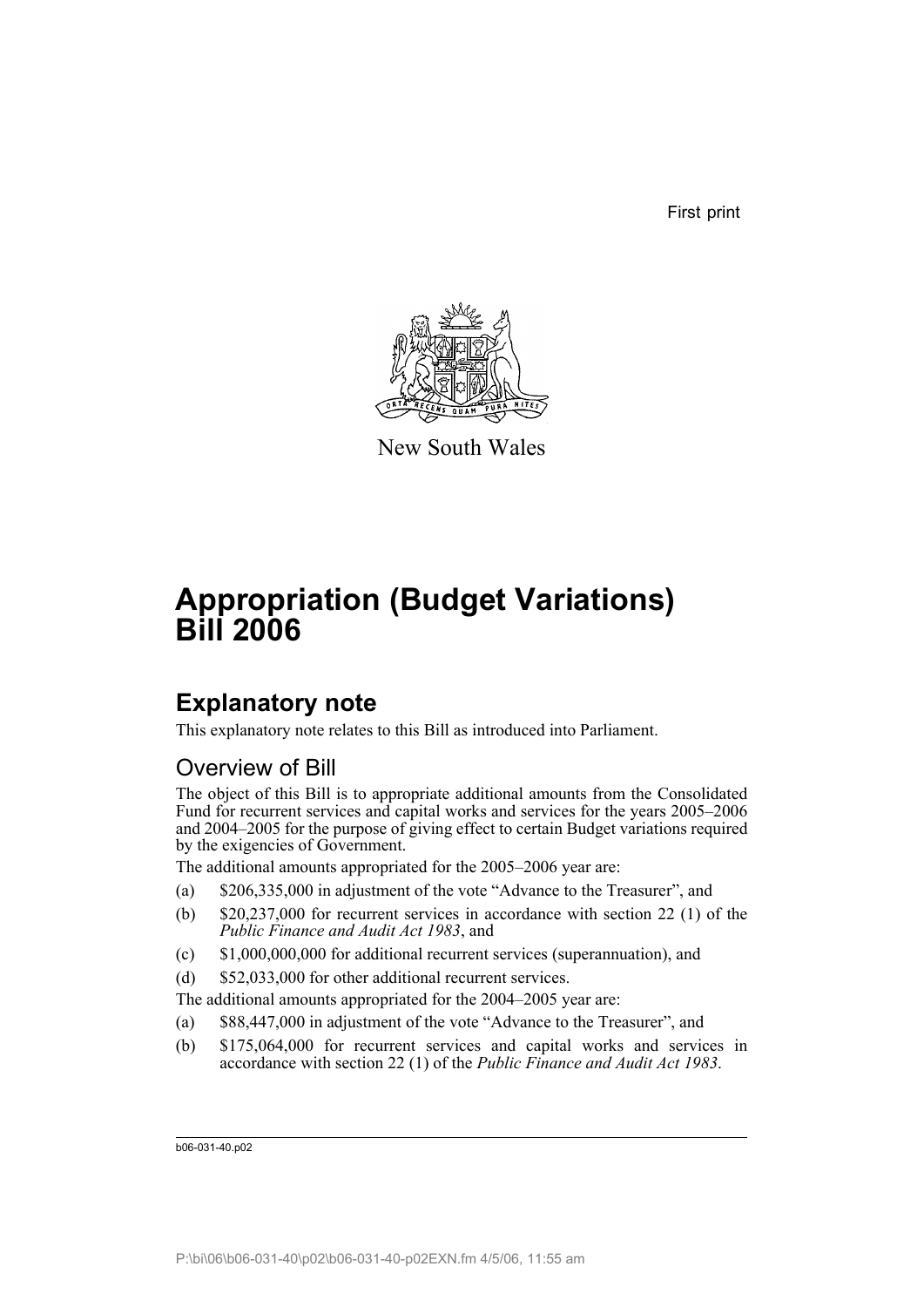Explanatory note

## Outline of provisions

## **Part 1 Preliminary**

**Clause 1** sets out the name (also called the short title) of the proposed Act. **Clause 2** provides that the proposed Act commences on the date of assent.

# **Part 2 Budget variations 2005–2006**

**Clause 3** appropriates the additional amount in adjustment of the vote "Advance to the Treasurer", 2005–2006, the details of which are set out in Column 1 of Schedule 1.

**Clause 4** appropriates the additional amounts for recurrent services under section 22 (1) of the *Public Finance and Audit Act 1983*, the details of which are set out in Column 2 of Schedule 1. Because these amounts are appropriated by the proposed Act, subclause (2) removes the requirement of the *Public Finance and Audit Act 1983* that details of them be included in the Appropriation Act for the 2006–2007 financial year.

**Clause 5** appropriates the additional amounts for recurrent services, the details of which are set out in Column 3 of Schedule 1.

## **Part 3 Budget variations 2004–2005**

**Clause 6** appropriates the additional amount in adjustment of the vote "Advance to the Treasurer", 2004–2005, the details of which are set out in Column 1 of Schedule 2.

**Clause 7** appropriates the additional amounts for recurrent services and capital works and services under section 22 (1) of the *Public Finance and Audit Act 1983*, the details of which are set out in Column 2 of Schedule 2. Because these amounts are appropriated by the proposed Act, subclause (2) removes the requirement of the *Public Finance and Audit Act 1983* that details of them be included in the Appropriation Act for the 2006–2007 financial year.

## **Part 4 General**

**Clause 8** makes it clear that the sums appropriated by the proposed Act are in addition to any other sums appropriated in respect of the year 2004–2005 or 2005–2006.

**Clause 9** contains miscellaneous provisions concerning the operation of the proposed Act. Subclause (1) provides that the proposed Act is to be construed as part of the annual Appropriation Act or Acts. (This emphasises that the appropriations are part of budgetary process for the year 2004–2005 or 2005–2006, and ensures that terms are construed consistently.) Subclause (2) is consequential on subclause (1) and makes it clear that the appropriations are not limited to meeting shortfalls from

Explanatory note page 2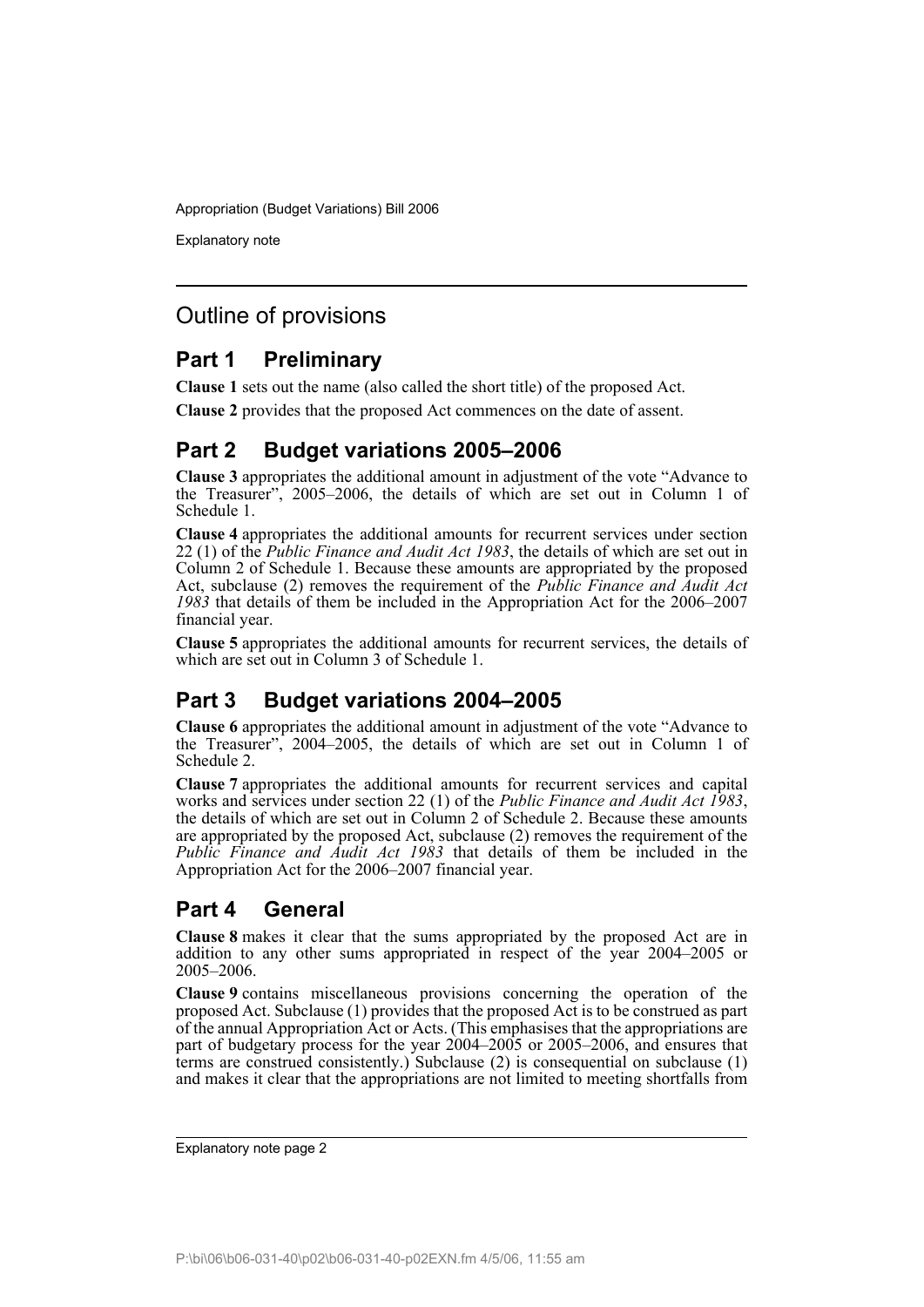Explanatory note

other appropriations. Subclause (3) validates any payment of the appropriated sums before the date of assent to the proposed Act. Subclause (3) also provides that the proposed subsection applies whether or not the proposed Act is assented to during or after the year 2004–2005 or 2005–2006. (This removes an argument, based on section 23 of the *Public Finance and Audit Act 1983*, that the appropriation lapses at the close of the financial year.)

**Clause 10** validates, to the extent (if any) to which it may be necessary to do so, the approval or expenditure, before the date of assent to the proposed Act, of any sum to which the proposed Act applies.

**Clause 11** makes it clear that a reference to an agency specified in Schedule 1 includes any predecessor of the agency that was responsible for the recurrent services, or capital works and services, specified in relation to the agency in Schedule 1 in the financial year concerned. This provision is included because Schedule 1 refers to Departments and other agencies by their current names. Names of Departments and other agencies may have changed during the financial year concerned because of administrative changes.

Explanatory note page 3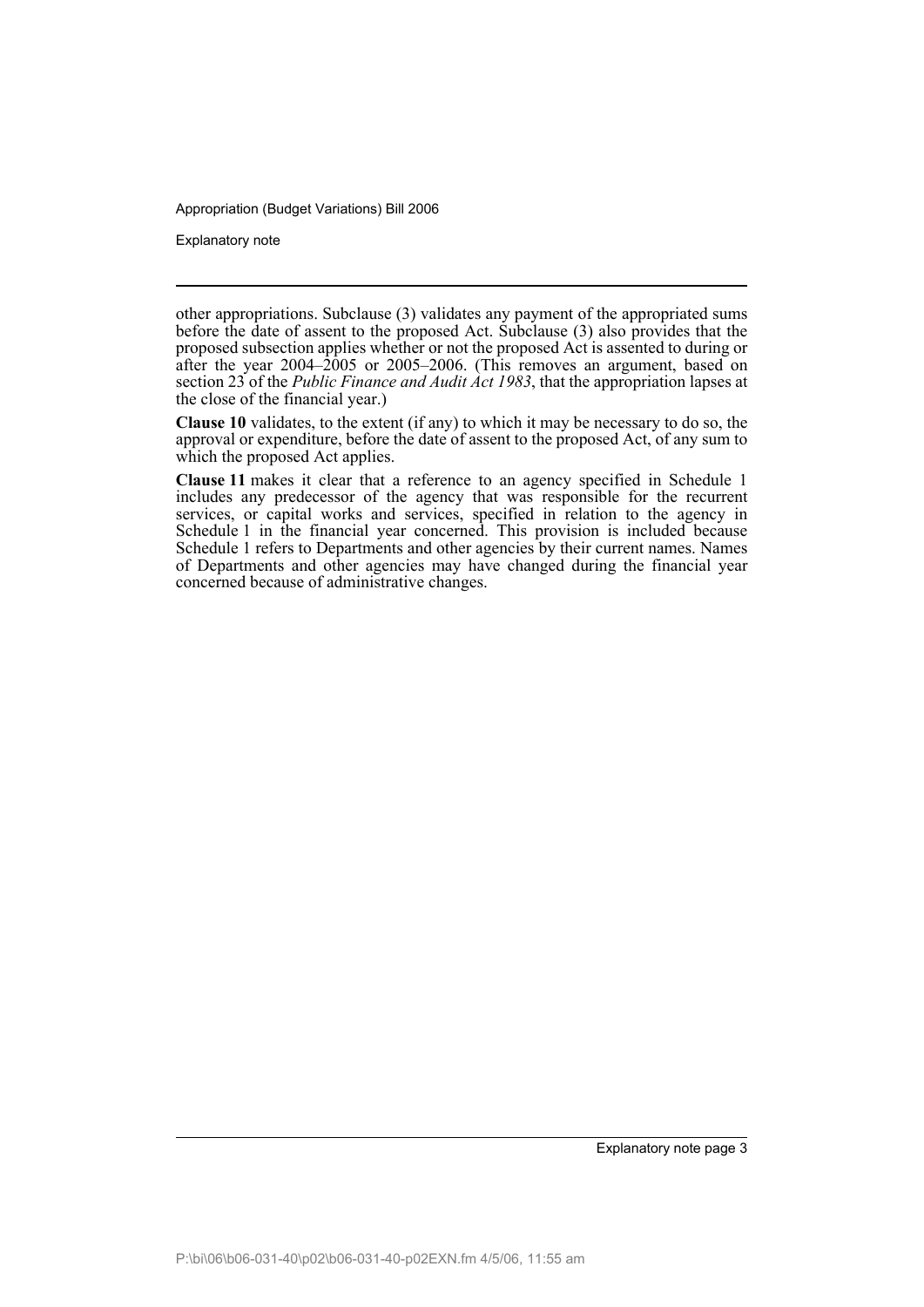Explanatory note

Explanatory note page 4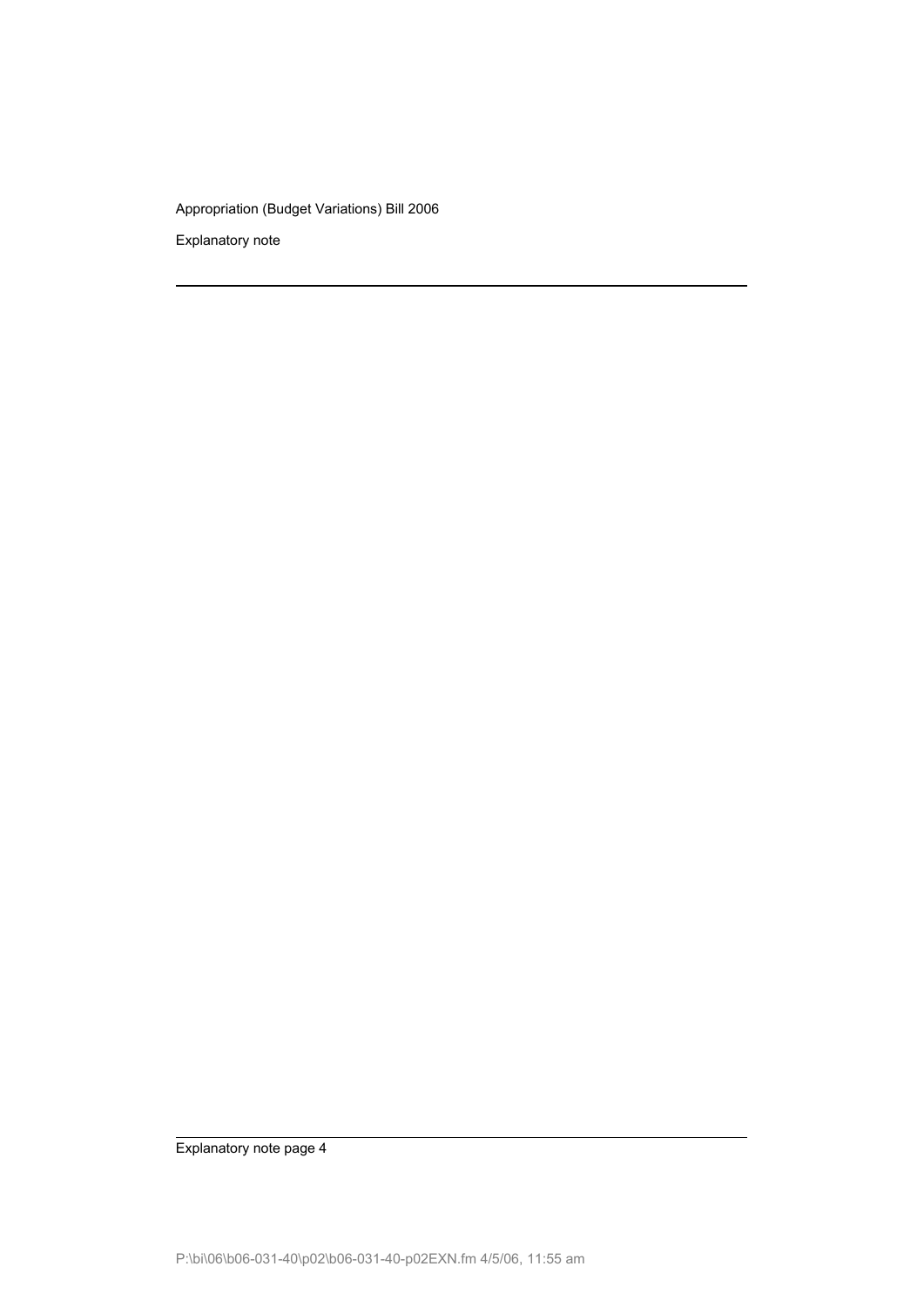First print



New South Wales

# **Appropriation (Budget Variations) Bill 2006**

# **Contents**

|        |   |                                                                                             | Page                  |
|--------|---|---------------------------------------------------------------------------------------------|-----------------------|
| Part 1 |   | <b>Preliminary</b>                                                                          |                       |
|        | 1 | Name of Act                                                                                 | $\mathbf{2}^{\prime}$ |
|        | 2 | Commencement                                                                                | $\overline{2}$        |
| Part 2 |   | <b>Budget variations 2005-2006</b>                                                          |                       |
|        | 3 | Adjustment of "Advance to the Treasurer", 2005–2006                                         | 3                     |
|        | 4 | Payments made during 2005-2006 under section 22 of<br>the Public Finance and Audit Act 1983 |                       |
|        | 5 | General appropriation from Consolidated Fund 2005–2006                                      | 3<br>3                |
|        |   |                                                                                             |                       |
| Part 3 |   | <b>Budget variations 2004-2005</b>                                                          |                       |
|        | 6 | Adjustment of "Advance to the Treasurer", 2004–2005                                         | 4                     |
|        | 7 | Payments made during 2004-2005 under section 22 of                                          |                       |
|        |   | the Public Finance and Audit Act 1983                                                       | 4                     |
|        |   |                                                                                             |                       |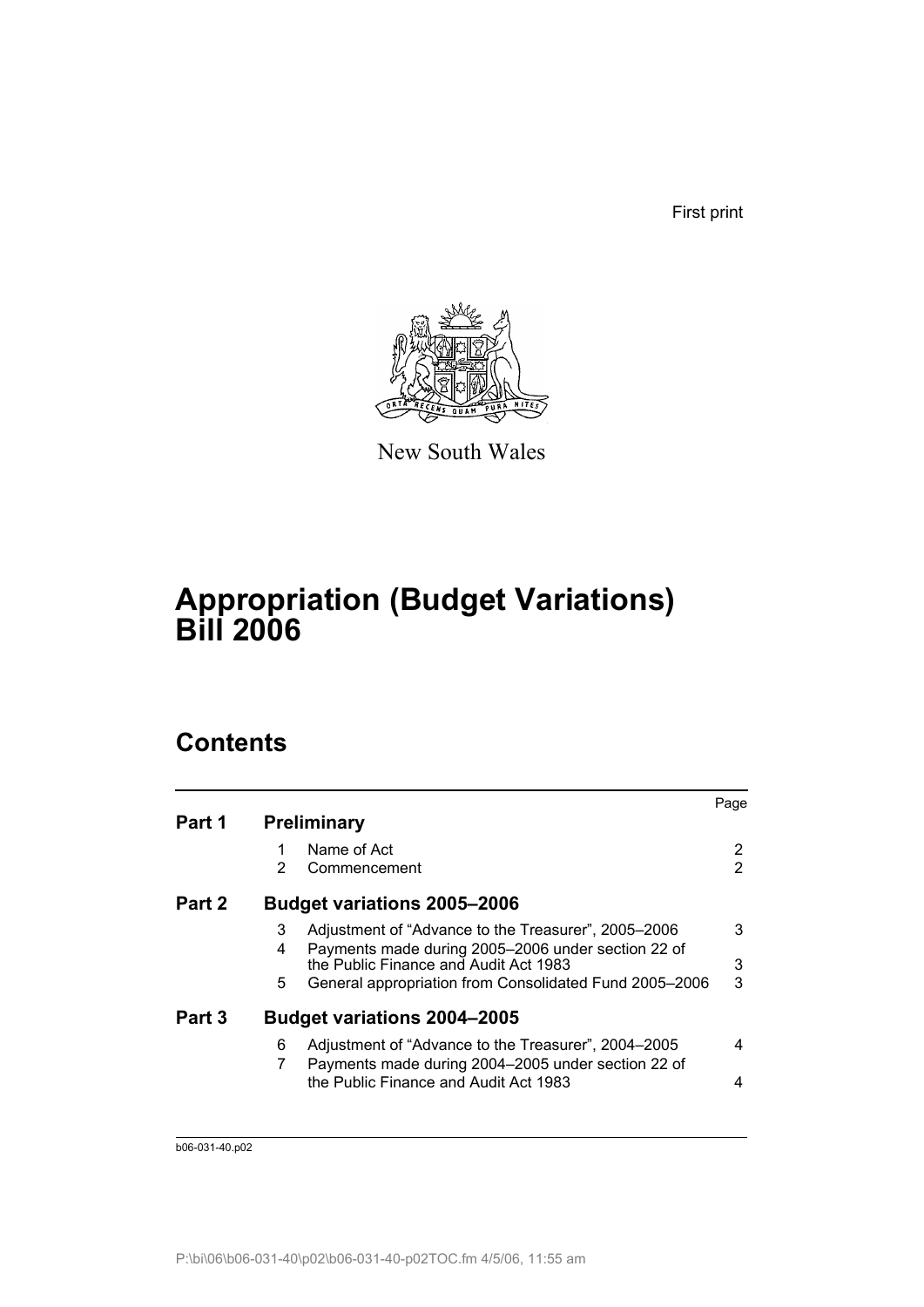Contents

|                   |    |                           | Page |
|-------------------|----|---------------------------|------|
| Part 4            |    | General                   |      |
|                   | 8  | Additional appropriations | 5    |
|                   | 9  | Operation of Act          | 5    |
|                   | 10 | Validation of expenditure | 5    |
|                   | 11 | References to agencies    | 5    |
| <b>Schedule 1</b> |    | Payments during 2005-2006 | 6    |
| <b>Schedule 2</b> |    | Payments during 2004-2005 | 21   |

Contents page 2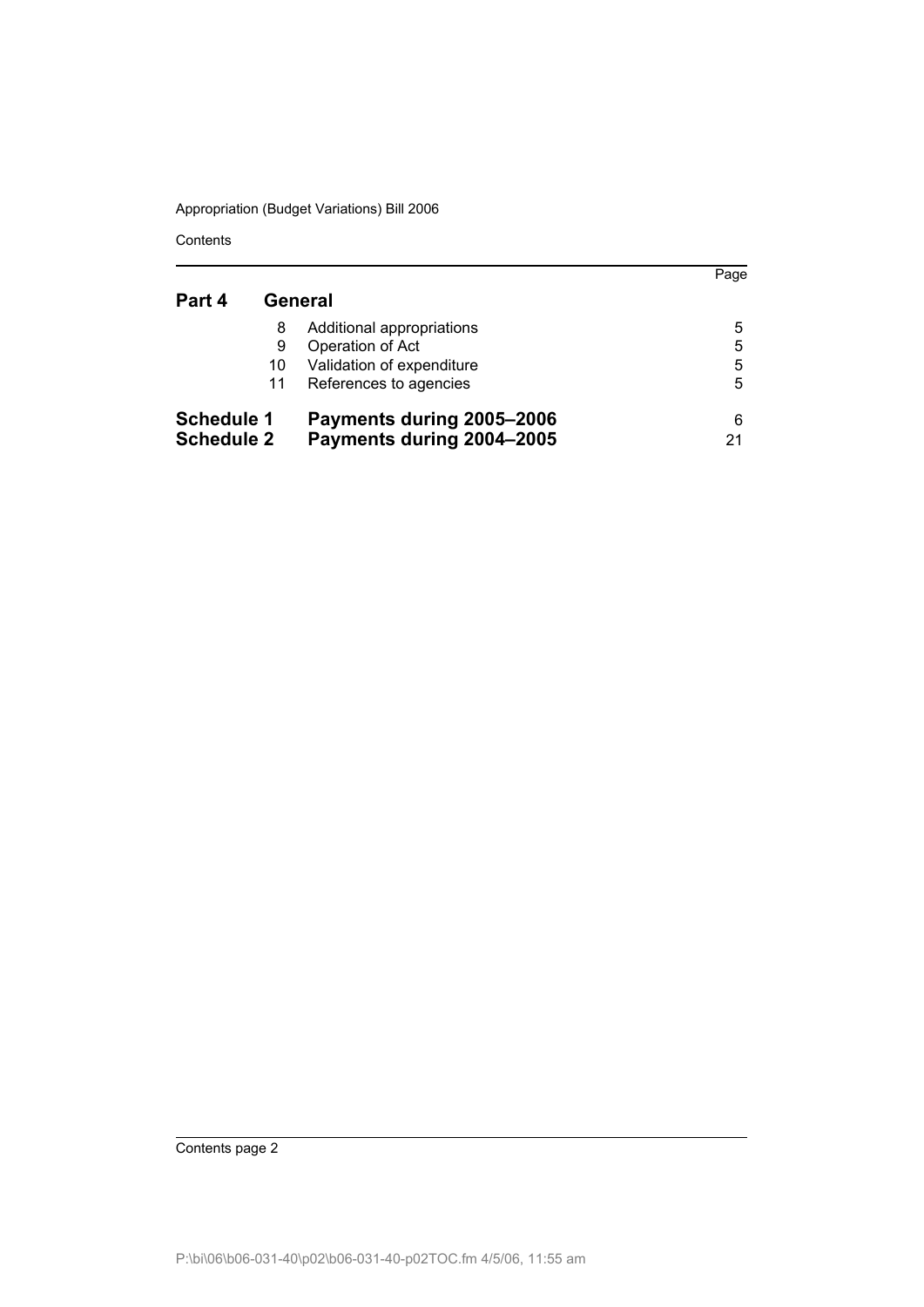

New South Wales

# **Appropriation (Budget Variations) Bill 2006**

No , 2006

#### **A Bill for**

An Act to appropriate additional amounts out of the Consolidated Fund for the years 2005–2006 and 2004–2005 for the purpose of giving effect to certain Budget variations required by the exigencies of Government.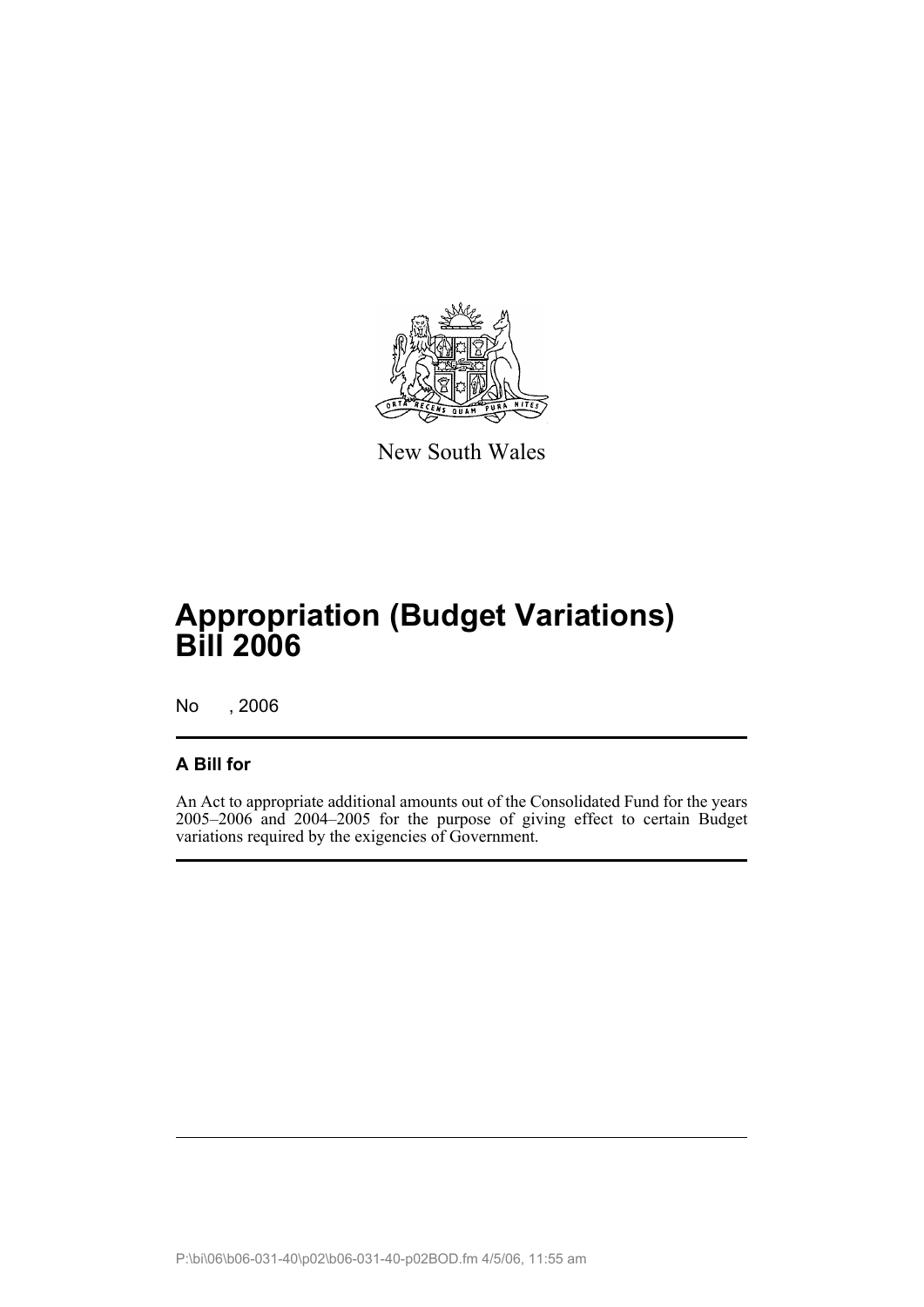# Clause 1 Appropriation (Budget Variations) Bill 2006

Part 1 Preliminary

| The Legislature of New South Wales enacts: |        | 1                                                                   |                         |
|--------------------------------------------|--------|---------------------------------------------------------------------|-------------------------|
|                                            | Part 1 | <b>Preliminary</b>                                                  | $\mathcal{P}$           |
|                                            |        | Name of Act                                                         | 3                       |
|                                            |        | This Act is the <i>Appropriation (Budget Variations) Act 2006</i> . | $\overline{\mathbf{4}}$ |
|                                            |        | Commencement                                                        | 5                       |
|                                            |        | This Act commences on the date of assent.                           | 6                       |
|                                            |        |                                                                     |                         |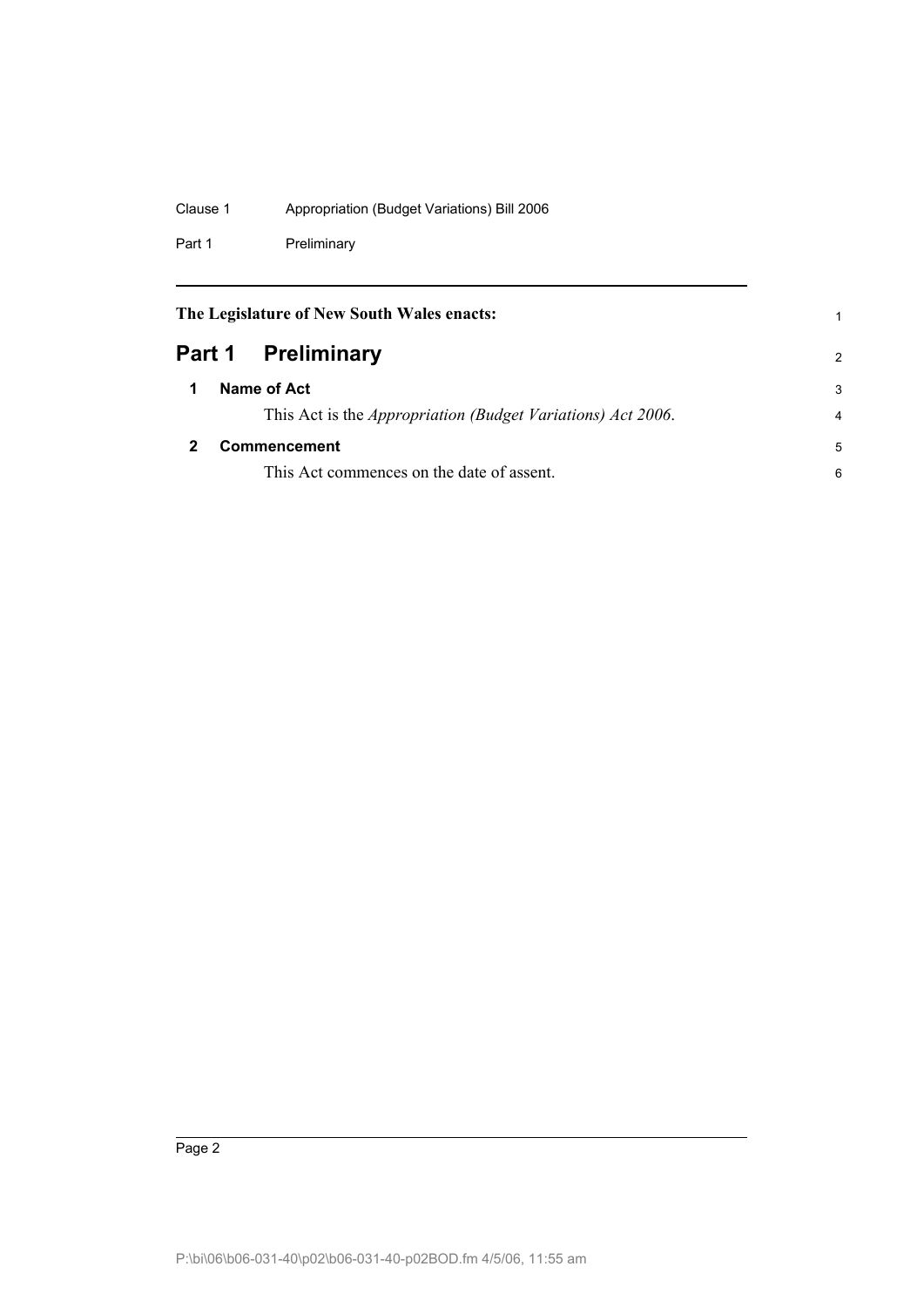Appropriation (Budget Variations) Bill 2006 Clause 3

Budget variations 2005–2006 Part 2

#### **Part 2 Budget variations 2005–2006 3 Adjustment of "Advance to the Treasurer", 2005–2006** The sum of \$206,335,000 is hereby appropriated out of the Consolidated Fund in adjustment of the vote "Advance to the Treasurer", 2005–2006, for supplementary charges made during the year 2005–2006 in the amounts specified in Column 1 of Schedule 1 for recurrent services, and capital works and services, specified opposite those amounts in Schedule 1. **4 Payments made during 2005–2006 under section 22 of the Public Finance and Audit Act 1983** (1) The sum of \$20,237,000, being the total of the sums specified in Column 2 of Schedule 1, and made in anticipation of appropriation by Parliament under section 22 (1) of the *Public Finance and Audit Act 1983*, is hereby appropriated out of the Consolidated Fund to provide for the payments for recurrent services required for the exigencies of Government during the year 2005–2006 specified opposite those sums in Schedule 1. (2) Section 22 (2) of the *Public Finance and Audit Act 1983* does not apply to the sums to which this section applies. **5 General appropriation from Consolidated Fund 2005–2006** (1) Out of the Consolidated Fund there are hereby appropriated the sums specified in Column 3 of Schedule 1, to the Minister specified in relation to those sums, for recurrent services, which sums may be issued and applied for or towards the several uses and purposes of the Government for the year 2005–2006 specified opposite those sums in Schedule 1. (2) The total sum appropriated out of the Consolidated Fund in accordance with the provisions of this section and Schedule 1 is the sum of \$1,052,033,000. 1  $\overline{2}$ 3 4 5 6 7 8 9 10 11 12 13 14 15 16 17 18 19 20 21 22 23 24 25 26 27 28 29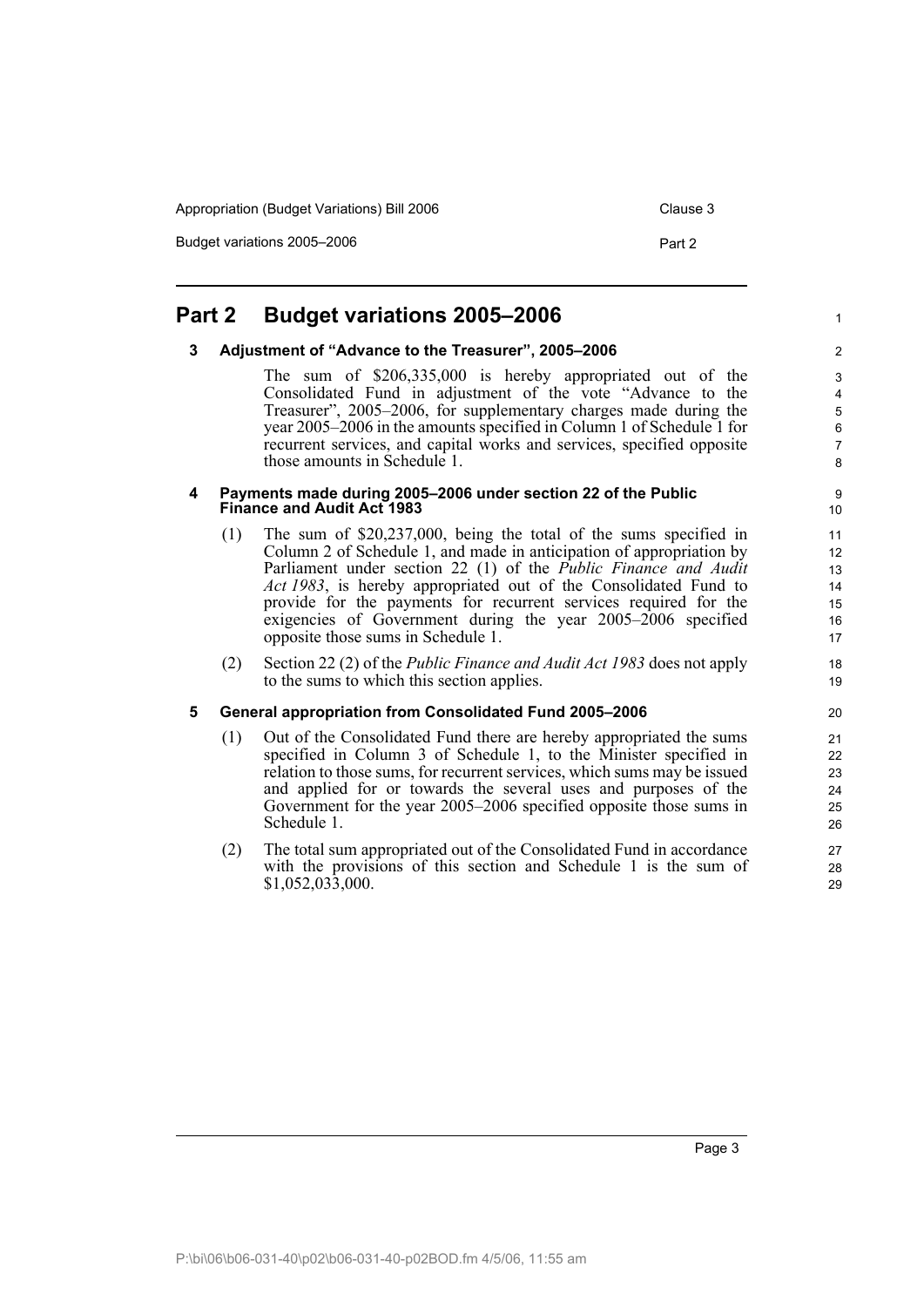Part 3 Budget variations 2004–2005

#### **Part 3 Budget variations 2004–2005**

#### **6 Adjustment of "Advance to the Treasurer", 2004–2005**

The sum of \$88,447,000 is hereby appropriated out of the Consolidated Fund in adjustment of the vote "Advance to the Treasurer", 2004–2005, for supplementary charges made during the year 2004–2005 in the amounts specified in Column 1 of Schedule 2 for recurrent services, and capital works and services, specified in relation to those amounts in Schedule 2.

1

#### **7 Payments made during 2004–2005 under section 22 of the Public Finance and Audit Act 1983**

- (1) The sum of \$175,064,000, being the total of the sums specified in Column 2 of Schedule 2, and made in anticipation of appropriation by Parliament under section 22 (1) of the *Public Finance and Audit Act 1983*, is hereby appropriated out of the Consolidated Fund to provide for the payments for recurrent services, and capital works and services, required for the exigencies of Government during the year 2004–2005 specified opposite those sums in Schedule 2.
- (2) Section 22 (2) of the *Public Finance and Audit Act 1983* does not apply to the sums to which this section applies.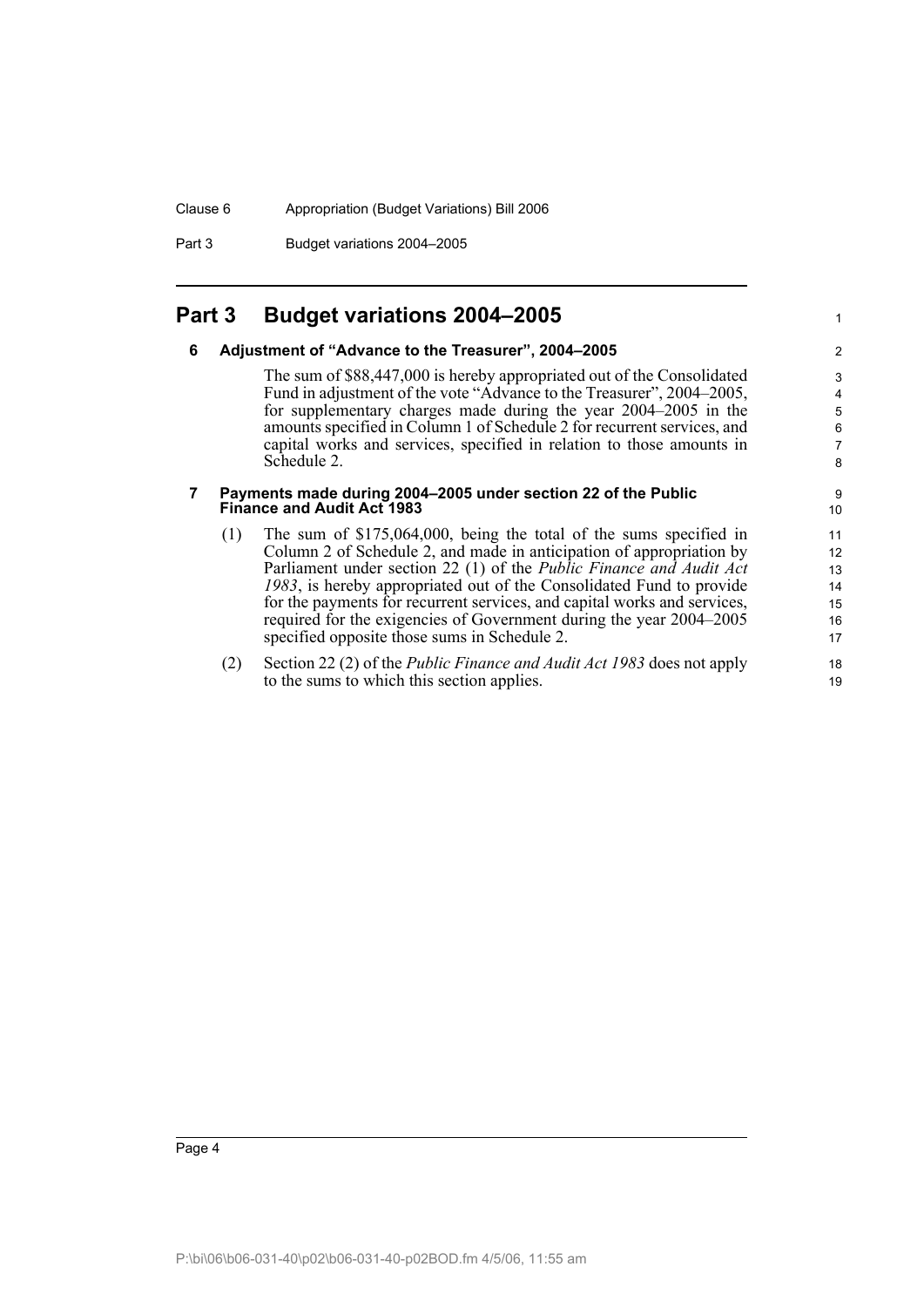Appropriation (Budget Variations) Bill 2006 Clause 8

General **Part 4** 

1

 $\mathfrak{p}$ 3 4

#### **Part 4 General**

#### **8 Additional appropriations**

The sums appropriated by this Act are in addition to any other sums that may have been appropriated.

#### **9 Operation of Act**

- (1) This Act is to be construed as if it formed part of the annual Appropriation Act or Acts for the financial year relevant to the appropriation concerned and to have effect as if this Act had commenced at the start of the financial year relevant to the appropriation.
- (2) This Act is an Appropriation Act for the purposes of section 21A of the *Public Finance and Audit Act 1983*.
- (3) The issue and payment before the date of assent to this Act out of the Consolidated Fund of the whole or any part of the sums appropriated by this Act is validated. This subsection applies whether this Act is assented to during or after the year 2004–2005 or 2005–2006.

#### **10 Validation of expenditure**

- (1) To the extent (if any) to which it may be necessary to do so, the expenditure of any sum to which this Act applies before the date of assent to this Act:
	- (a) is taken to have been validly approved at the time it was approved, or was purported to have been approved, and
	- (b) is taken to have been validly made at the time it was made, or purported to have been made,

and thereafter to be, and to have been at all relevant times, validly approved and made.

(2) This section does not authorise the appropriation or expenditure of any sum specified in Column 3 of Schedule 1 before the date of assent to this Act.

#### **11 References to agencies**

A reference to an agency in Schedule 1 includes a reference to an agency that was a predecessor to the agency concerned and responsible for the recurrent services, or capital works and services, specified in relation to the agency in Schedule 1 in the financial year concerned, and in respect of whom the payment specified in relation to those recurrent services, or capital works and services, was approved or made.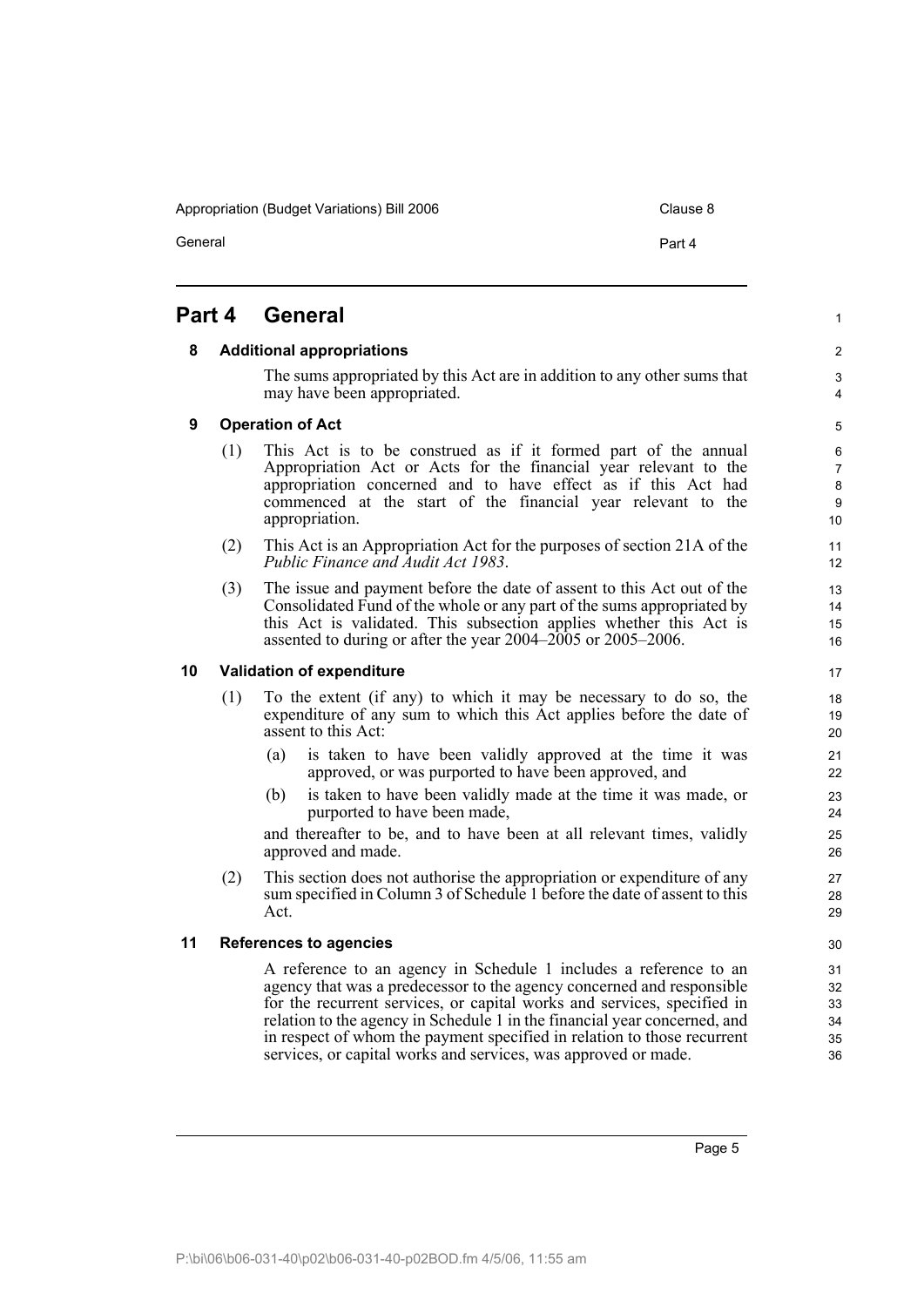Schedule 1 Payments during 2005–2006

# **Schedule 1 Payments during 2005–2006**

(Sections 3, 4 and 5)

1

2

|              |                                                                                                                   | Column 1                           | Column <sub>2</sub>                               | Column 3                                            |
|--------------|-------------------------------------------------------------------------------------------------------------------|------------------------------------|---------------------------------------------------|-----------------------------------------------------|
|              |                                                                                                                   | Advance<br><b>Amount</b><br>\$,000 | Treasurer's s. 22 PF&A<br>Act<br>Amount<br>\$,000 | <b>Further</b><br>approp<br><b>Amount</b><br>\$,000 |
| $\mathbf{A}$ | <b>ATTORNEY GENERAL, MINISTER</b><br><b>FOR THE ENVIRONMENT AND</b><br><b>MINISTER FOR THE ARTS</b>               |                                    |                                                   |                                                     |
|              | <b>RECURRENT SERVICES</b>                                                                                         |                                    |                                                   |                                                     |
|              | <b>Attorney General's Department</b>                                                                              |                                    |                                                   |                                                     |
|              | Increased confiscation activities flowing<br>from amendments to the Confiscation of<br>Proceeds of Crime Act 1989 | 109                                |                                                   |                                                     |
|              | <b>Total Attorney General's Department</b>                                                                        | 109                                |                                                   |                                                     |
|              | <b>Department of Environment and</b><br><b>Conservation</b>                                                       |                                    |                                                   |                                                     |
|              | Old infrastructure removal expenses<br>associated with the Goat Island<br>restoration and upgrade project         | 760                                |                                                   |                                                     |
|              | Work on management arrangements for<br>Perisher Range Resorts                                                     | 380                                |                                                   |                                                     |
|              | Total Department of Environment and<br>Conservation                                                               | 1,140                              |                                                   |                                                     |
|              | <b>Judicial Commission of New South</b><br><b>Wales</b>                                                           |                                    |                                                   |                                                     |
|              | <b>Conduct Division Inquiry</b>                                                                                   | 243                                |                                                   |                                                     |
|              | Total Judicial Commission of New<br>South Wales                                                                   | 243                                |                                                   |                                                     |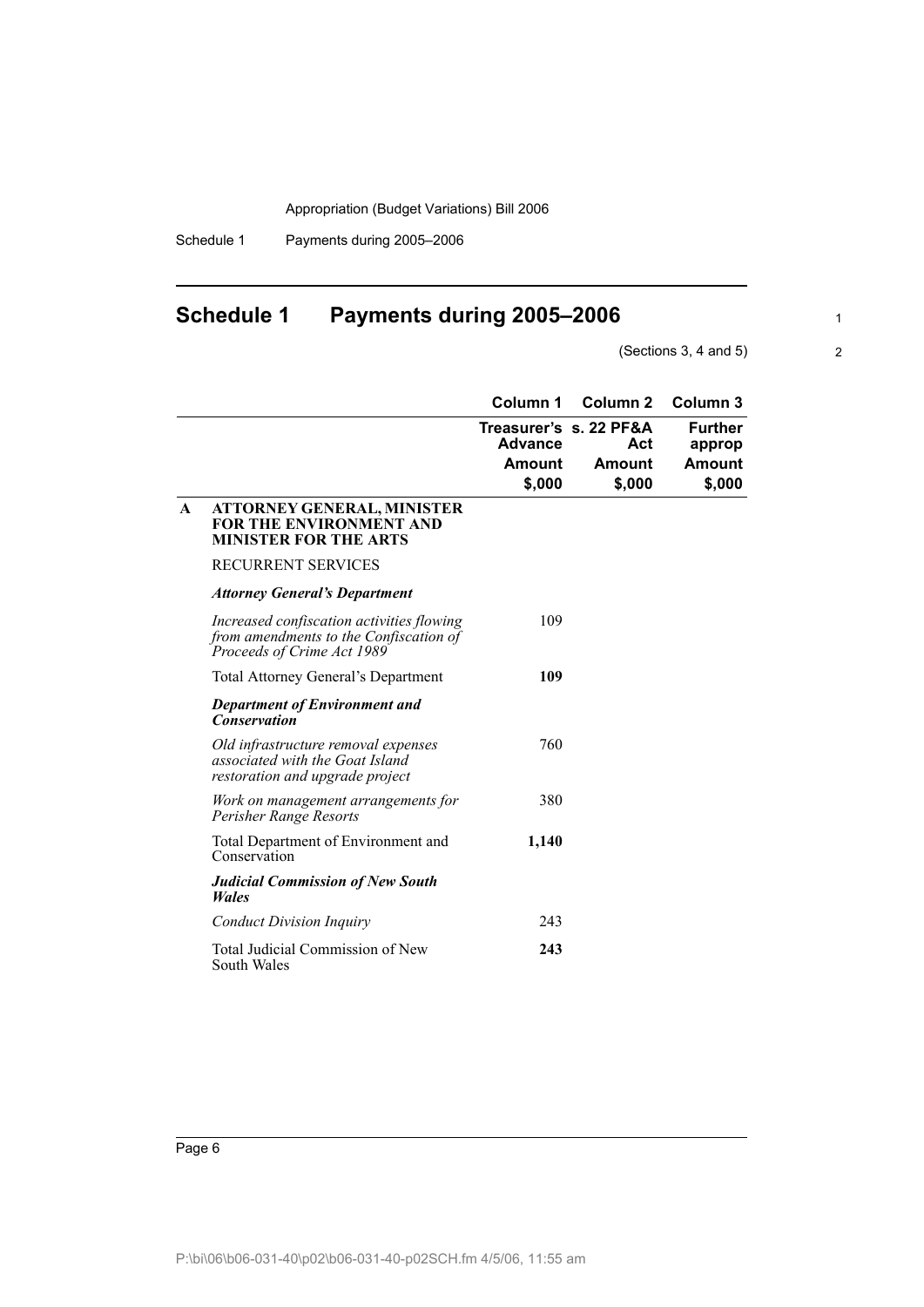Payments during 2005–2006 Schedule 1

|                                                                                                                   | Column 1                          | Column <sub>2</sub> | Column <sub>3</sub> |
|-------------------------------------------------------------------------------------------------------------------|-----------------------------------|---------------------|---------------------|
|                                                                                                                   | Treasurer's s. 22 PF&A<br>Advance | Act                 | Further<br>approp   |
|                                                                                                                   | Amount                            | Amount              | Amount              |
|                                                                                                                   | \$,000                            | \$,000              | \$,000              |
| <b>Office of the Director of Public</b><br><b>Prosecutions</b>                                                    |                                   |                     |                     |
| Increased confiscation activities flowing<br>from amendments to the Confiscation of<br>Proceeds of Crime Act 1989 | 225                               |                     |                     |
| Total Office of the Director of Public<br><b>Prosecutions</b>                                                     | 225                               |                     |                     |
| <b>TOTAL—RECURRENT SERVICES</b>                                                                                   | 1,717                             |                     |                     |
| <b>CAPITAL WORKS AND SERVICES</b>                                                                                 |                                   |                     |                     |
| Department of the Arts, Sport and<br><b>Recreation</b>                                                            |                                   |                     |                     |
| Revised cashflow for Carriage Works<br>performing arts complex at Eveleigh                                        | 5,172                             |                     |                     |
| Total Department of the Arts, Sport and<br>Recreation                                                             | 5,172                             |                     |                     |
| <b>Office of the Director of Public</b><br><b>Prosecutions</b>                                                    |                                   |                     |                     |
| Altered office accommodation<br>requirements due to the criminal cases<br>processing reforms                      | 180                               |                     |                     |
| Increased confiscation activities flowing<br>from amendments to the Confiscation of<br>Proceeds of Crime Act 1989 | 100                               |                     |                     |
| Relocation of the Penrith branch                                                                                  | 780                               |                     |                     |
| Total Office of the Director of Public<br>Prosecutions                                                            | 1,060                             |                     |                     |
| TOTAL—CAPITAL WORKS AND<br><b>SERVICES</b>                                                                        | 6,232                             |                     |                     |
| TOTAL—ATTORNEY GENERAL,<br>MINISTER FOR THE<br>ENVIRONMENT AND MINISTER<br>FOR THE ARTS                           | 7,949                             |                     |                     |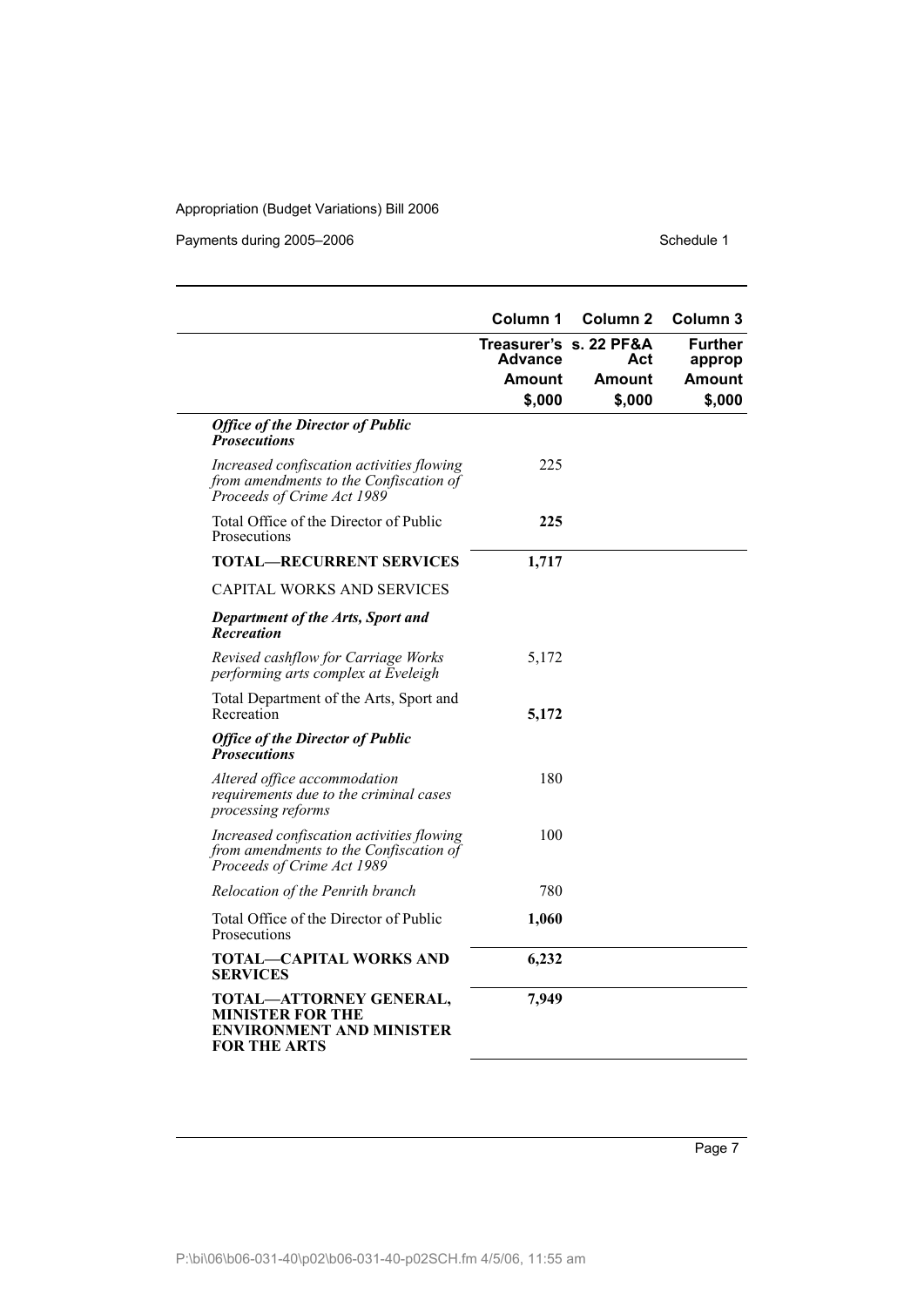Schedule 1 Payments during 2005–2006

|              |                                                                                  | Column 1                                                     | Column <sub>2</sub>     | Column <sub>3</sub>                          |
|--------------|----------------------------------------------------------------------------------|--------------------------------------------------------------|-------------------------|----------------------------------------------|
|              |                                                                                  | Treasurer's s. 22 PF&A<br><b>Advance</b><br>Amount<br>\$,000 | Act<br>Amount<br>\$,000 | <b>Further</b><br>approp<br>Amount<br>\$,000 |
| <sup>B</sup> | <b>DEPUTY PREMIER AND</b><br><b>MINISTER FOR TRANSPORT</b>                       |                                                              |                         |                                              |
|              | <b>RECURRENT SERVICES</b>                                                        |                                                              |                         |                                              |
|              | <b>Independent Transport Safety and</b><br><b>Reliability Regulator</b>          |                                                              |                         |                                              |
|              | Lower accreditation fees                                                         | 990                                                          |                         |                                              |
|              | Total Independent Transport Safety and<br>Reliability Regulator                  | 990                                                          |                         |                                              |
|              | <b>Ministry of Transport</b>                                                     |                                                              |                         |                                              |
|              | Bus Industry Reform-new accreditation<br>system for bus operators                | 546                                                          |                         |                                              |
|              | Grant to Maitland City Council for the<br>establishment of a heritage steam park | 1,000                                                        |                         |                                              |
|              | Grant to Rail Infrastructure Corporation<br>for restricted lines maintenance     | 5,000                                                        |                         |                                              |
|              | Metropolitan Rail Expansion Program-<br>development and preparatory studies      | 4,825                                                        |                         |                                              |
|              | <b>Total Ministry of Transport</b>                                               | 11,371                                                       |                         |                                              |
|              | <b>TOTAL—RECURRENT SERVICES</b>                                                  | 12,361                                                       |                         |                                              |
|              | TOTAL—DEPUTY PREMIER AND<br><b>MINISTER FOR TRANSPORT</b>                        | 12,361                                                       |                         |                                              |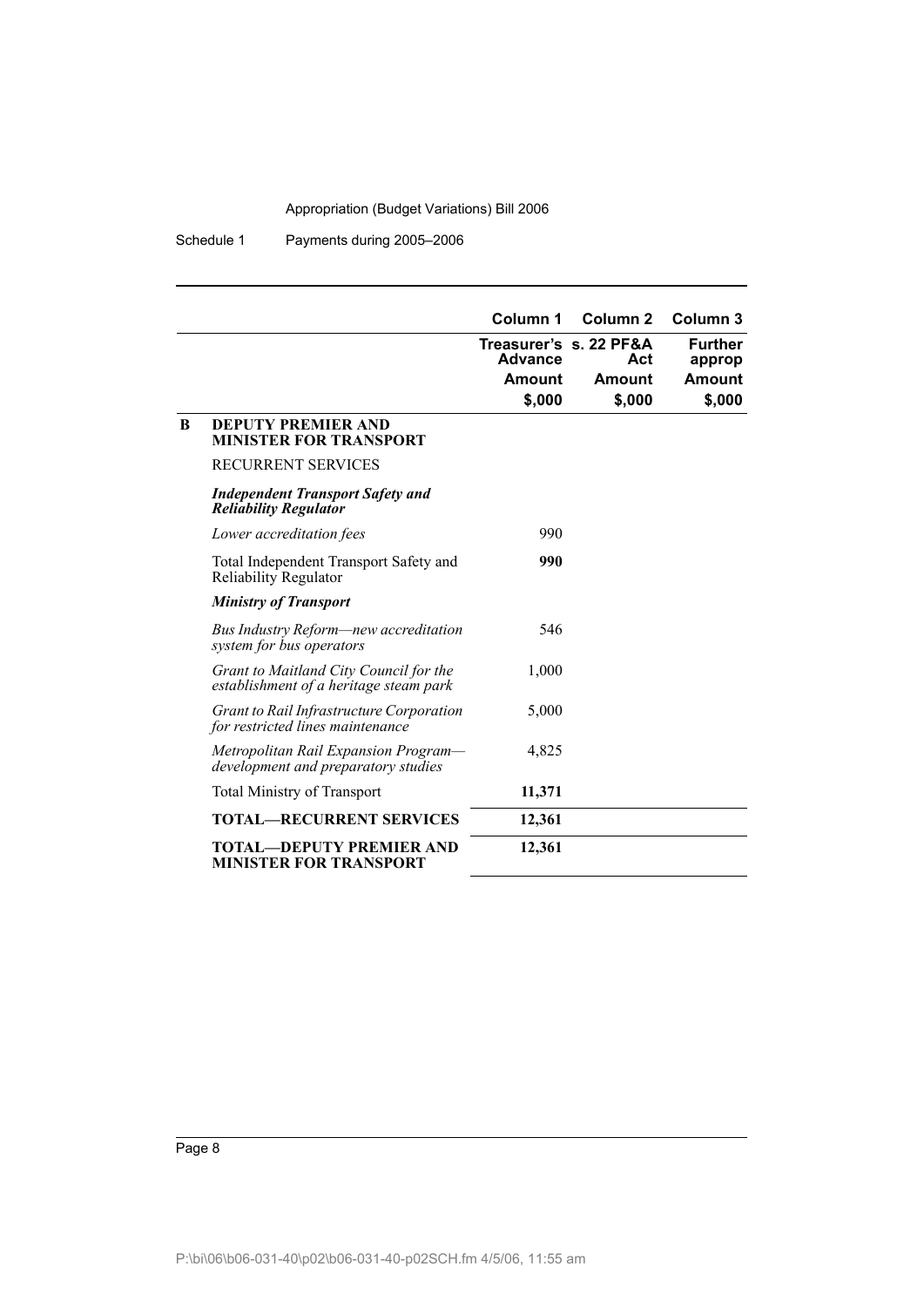Payments during 2005–2006 Schedule 1

|             |                                                                                                                                                                                                                                                                      | Column 1                    | Column <sub>2</sub>                               | Column 3                                            |
|-------------|----------------------------------------------------------------------------------------------------------------------------------------------------------------------------------------------------------------------------------------------------------------------|-----------------------------|---------------------------------------------------|-----------------------------------------------------|
|             |                                                                                                                                                                                                                                                                      | Advance<br>Amount<br>\$,000 | Treasurer's s. 22 PF&A<br>Act<br>Amount<br>\$,000 | <b>Further</b><br>approp<br><b>Amount</b><br>\$,000 |
| $\mathbf C$ | <b>MINISTER FOR COMMERCE,</b><br><b>MINISTER FOR FINANCE,</b><br><b>MINISTER FOR INDUSTRIAL</b><br><b>RELATIONS, MINISTER FOR</b><br><b>AGEING, MINISTER FOR</b><br><b>DISABILITY SERVICES AND VICE</b><br><b>PRESIDENT OF THE EXECUTIVE</b><br><b>COUNCIL</b>       |                             |                                                   |                                                     |
|             | <b>RECURRENT SERVICES</b>                                                                                                                                                                                                                                            |                             |                                                   |                                                     |
|             | Department of Ageing, Disability and<br><b>Home Care</b>                                                                                                                                                                                                             |                             |                                                   |                                                     |
|             | Additional funding for improved<br>disability services                                                                                                                                                                                                               | 36,000                      |                                                   |                                                     |
|             | Post school programs                                                                                                                                                                                                                                                 | 5,000                       |                                                   |                                                     |
|             | Trial of an Integrated Service Project for<br>persons with challenging behaviours                                                                                                                                                                                    | 6,900                       |                                                   |                                                     |
|             | Total Department of Ageing, Disability<br>and Home Care                                                                                                                                                                                                              | 47,900                      |                                                   |                                                     |
|             | <b>TOTAL-RECURRENT SERVICES</b>                                                                                                                                                                                                                                      | 47,900                      |                                                   |                                                     |
|             | <b>TOTAL—MINISTER FOR</b><br><b>COMMERCE, MINISTER FOR</b><br><b>FINANCE, MINISTER FOR</b><br><b>INDUSTRIAL RELATIONS,</b><br><b>MINISTER FOR AGEING,</b><br><b>MINISTER FOR DISABILITY</b><br><b>SERVICES AND VICE PRESIDENT</b><br><b>OF THE EXECUTIVE COUNCIL</b> | 47,900                      |                                                   |                                                     |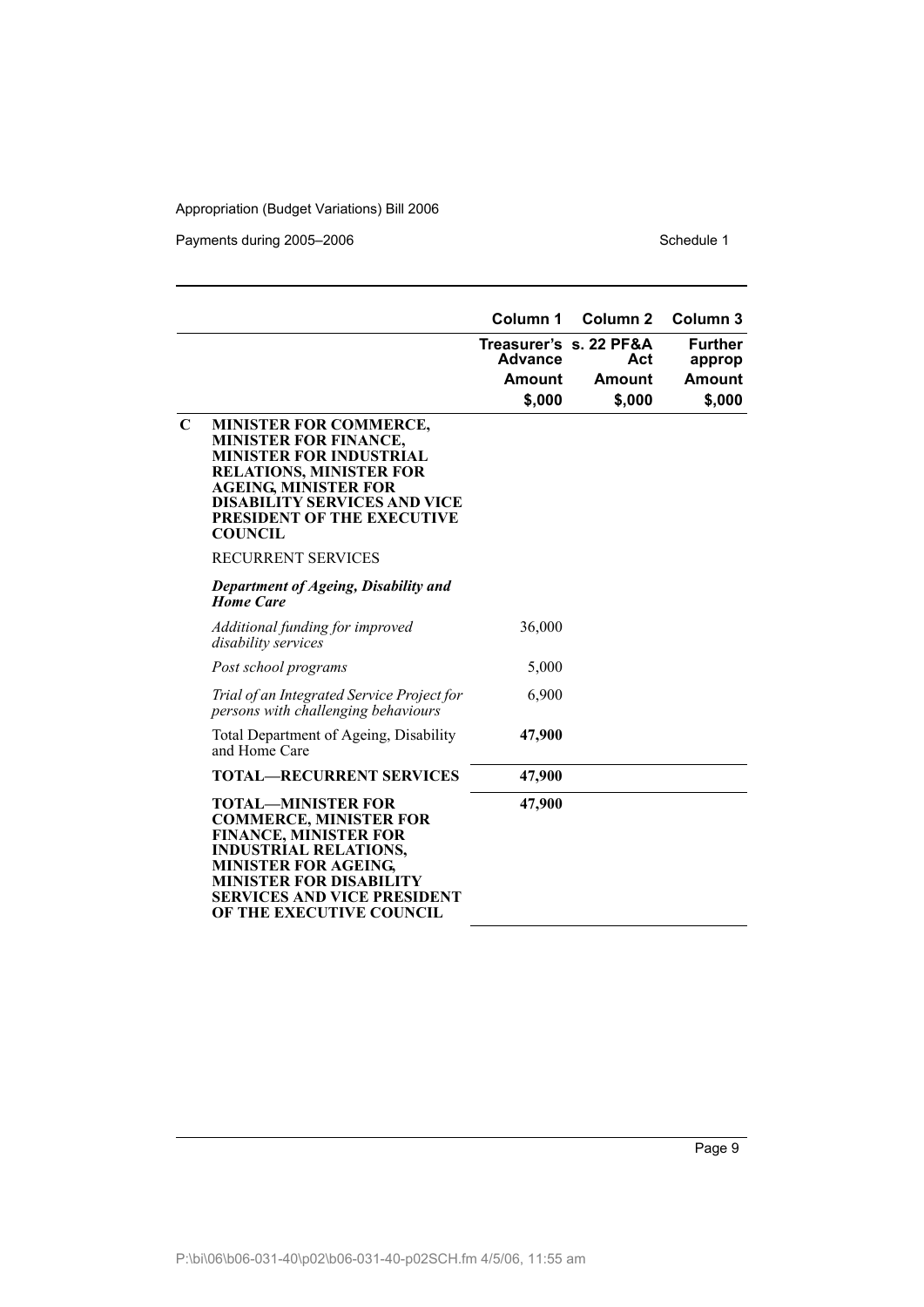Schedule 1 Payments during 2005–2006

|   |                                                                                         | Column 1       | Column <sub>2</sub>           | Column <sub>3</sub>      |
|---|-----------------------------------------------------------------------------------------|----------------|-------------------------------|--------------------------|
|   |                                                                                         | <b>Advance</b> | Treasurer's s. 22 PF&A<br>Act | <b>Further</b><br>approp |
|   |                                                                                         | <b>Amount</b>  | Amount                        | <b>Amount</b>            |
|   |                                                                                         | \$,000         | \$,000                        | \$,000                   |
| D | <b>MINISTER FOR COMMUNITY</b><br><b>SERVICES AND MINISTER FOR</b><br>YOUTH              |                |                               |                          |
|   | <b>RECURRENT SERVICES</b>                                                               |                |                               |                          |
|   | <b>Department of Community Services</b>                                                 |                |                               |                          |
|   | Drought Household Payments Program                                                      | 800            |                               |                          |
|   | National Illicit Drug Strategy-Dual<br>Diagnosis project                                | 208            |                               |                          |
|   | <b>Total Department of Community</b><br><b>Services</b>                                 | 1,008          |                               |                          |
|   | <b>TOTAL-RECURRENT SERVICES</b>                                                         | 1,008          |                               |                          |
|   | <b>TOTAL-MINISTER FOR</b><br><b>COMMUNITY SERVICES AND</b><br><b>MINISTER FOR YOUTH</b> | 1,008          |                               |                          |
| E | <b>MINISTER FOR EDUCATION AND</b><br><b>TRAINING</b>                                    |                |                               |                          |
|   | <b>RECURRENT SERVICES</b>                                                               |                |                               |                          |
|   | <b>Department of Education and Training</b>                                             |                |                               |                          |
|   | <b>Priority Action Schools Program</b>                                                  | 8,000          |                               |                          |
|   | Teachers award increase                                                                 | 27,350         |                               |                          |
|   | Total Department of Education and<br>Training                                           | 35,350         |                               |                          |
|   | <b>TOTAL—RECURRENT SERVICES</b>                                                         | 35,350         |                               |                          |
|   | <b>TOTAL-MINISTER FOR</b><br><b>EDUCATION AND TRAINING</b>                              | 35,350         |                               |                          |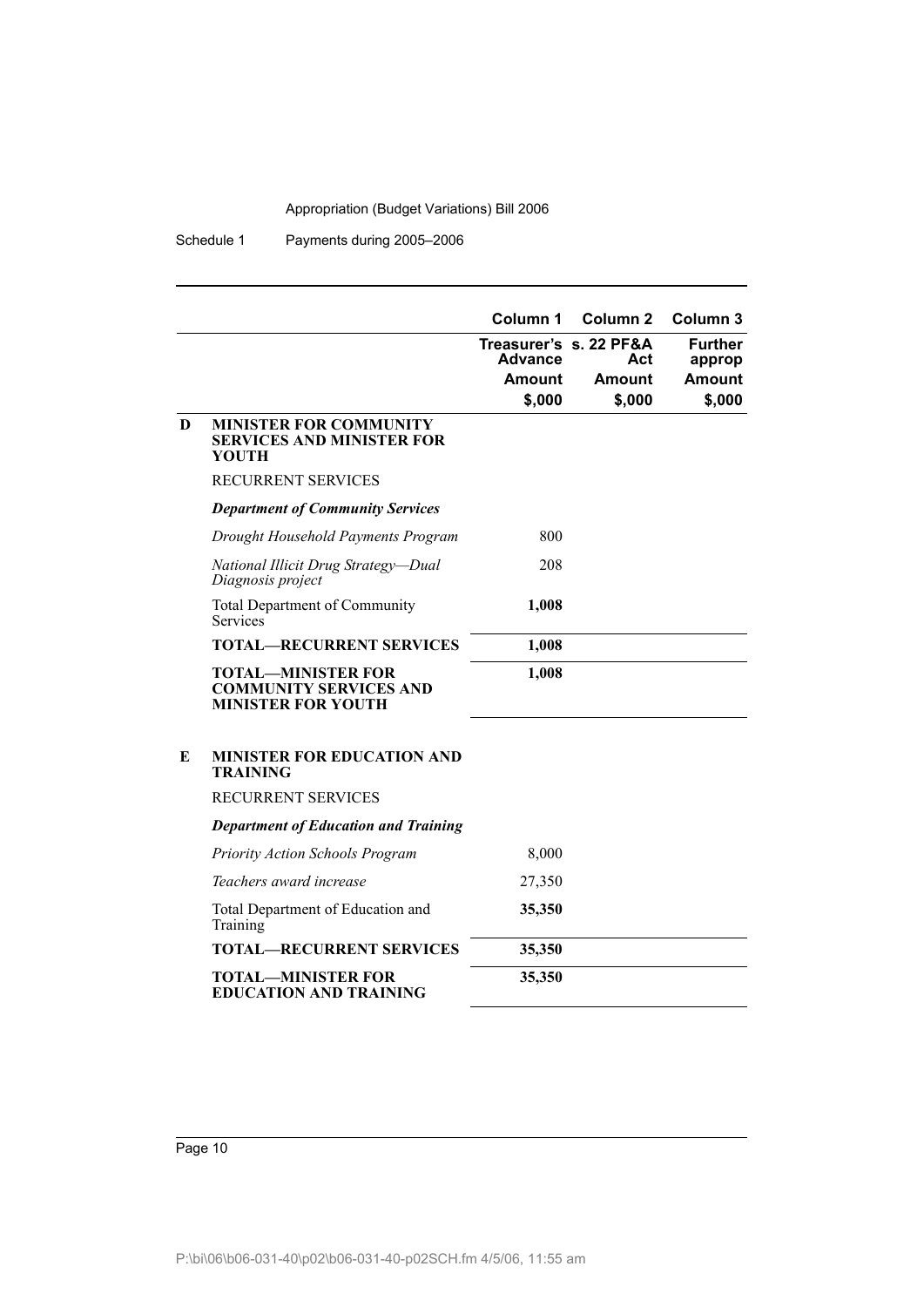Payments during 2005–2006 Schedule 1

|   |                                                                                                                                  | Column 1                                  | Column <sub>2</sub>                               | Column <sub>3</sub>                                 |
|---|----------------------------------------------------------------------------------------------------------------------------------|-------------------------------------------|---------------------------------------------------|-----------------------------------------------------|
|   |                                                                                                                                  | <b>Advance</b><br><b>Amount</b><br>\$,000 | Treasurer's s. 22 PF&A<br>Act<br>Amount<br>\$,000 | <b>Further</b><br>approp<br><b>Amount</b><br>\$,000 |
| F | <b>MINISTER FOR HEALTH</b>                                                                                                       |                                           |                                                   |                                                     |
|   | <b>RECURRENT SERVICES</b>                                                                                                        |                                           |                                                   |                                                     |
|   | <b>Department of Health</b>                                                                                                      |                                           |                                                   |                                                     |
|   | Expenditure commitments associated<br>with Commonwealth funding for<br>Immunisation and Pathways Programs<br>received in 2004–05 |                                           |                                                   | 16,433                                              |
|   | Increased elective surgery activity for<br>low-complexity procedures                                                             | 5,000                                     |                                                   |                                                     |
|   | <b>Total Department of Health</b>                                                                                                | 5,000                                     |                                                   | 16,433                                              |
|   | <b>TOTAL—RECURRENT SERVICES</b>                                                                                                  | 5,000                                     |                                                   | 16,433                                              |
|   | <b>CAPITAL WORKS AND SERVICES</b>                                                                                                |                                           |                                                   |                                                     |
|   | <b>Department of Health</b>                                                                                                      |                                           |                                                   |                                                     |
|   | Parramatta Justice Precinct                                                                                                      | 13,582                                    |                                                   |                                                     |
|   | <b>Total Department of Health</b>                                                                                                | 13,582                                    |                                                   |                                                     |
|   | <b>TOTAL—CAPITAL WORKS AND</b><br><b>SERVICES</b>                                                                                | 13,582                                    |                                                   |                                                     |
|   | <b>TOTAL—MINISTER FOR HEALTH</b>                                                                                                 | 18,582                                    |                                                   | 16,433                                              |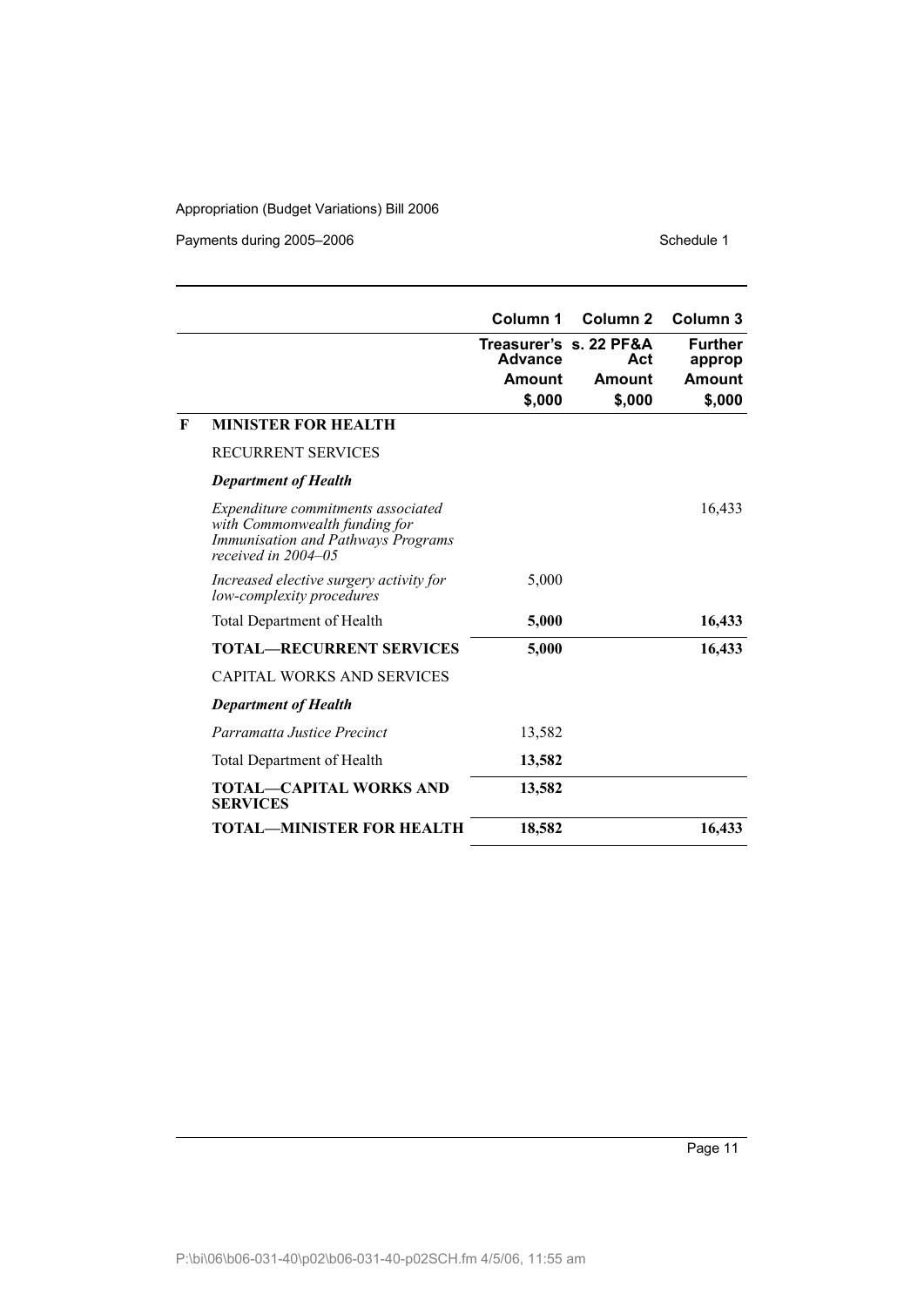Schedule 1 Payments during 2005–2006

|   |                                                                                                                                                                                                  | Column 1       | Column <sub>2</sub>           | Column <sub>3</sub>     |
|---|--------------------------------------------------------------------------------------------------------------------------------------------------------------------------------------------------|----------------|-------------------------------|-------------------------|
|   |                                                                                                                                                                                                  | <b>Advance</b> | Treasurer's s. 22 PF&A<br>Act | <b>Further</b>          |
|   |                                                                                                                                                                                                  | <b>Amount</b>  | Amount                        | approp<br><b>Amount</b> |
|   |                                                                                                                                                                                                  | \$,000         | \$,000                        | \$,000                  |
| G | <b>MINISTER FOR JUSTICE,</b><br><b>MINISTER FOR JUVENILE</b><br><b>JUSTICE, MINISTER FOR</b><br><b>EMERGENCY SERVICES,</b><br><b>MINISTER FOR LANDS AND</b><br><b>MINISTER FOR RURAL AFFAIRS</b> |                |                               |                         |
|   | <b>RECURRENT SERVICES</b>                                                                                                                                                                        |                |                               |                         |
|   | <b>Department of Rural Fire Service</b>                                                                                                                                                          |                |                               |                         |
|   | Development and maintenance of the<br>Sydney CBD Alert and Evacuation Plan                                                                                                                       | 272            |                               |                         |
|   | Total Department of Rural Fire Service                                                                                                                                                           | 272            |                               |                         |
|   | <b>TOTAL—RECURRENT SERVICES</b>                                                                                                                                                                  | 272            |                               |                         |
|   | <b>CAPITAL WORKS AND SERVICES</b>                                                                                                                                                                |                |                               |                         |
|   | <b>State Emergency Service</b>                                                                                                                                                                   |                |                               |                         |
|   | Completion of two divisional offices at<br>Dubbo and Wollongong                                                                                                                                  | 624            |                               |                         |
|   | <b>Total State Emergency Service</b>                                                                                                                                                             | 624            |                               |                         |
|   | <b>TOTAL—CAPITAL WORKS AND</b><br><b>SERVICES</b>                                                                                                                                                | 624            |                               |                         |
|   | <b>TOTAL-MINISTER FOR</b><br><b>JUSTICE, MINISTER FOR</b><br><b>JUVENILE JUSTICE, MINISTER</b><br>FOR EMERGENCY SERVICES,<br><b>MINISTER FOR LANDS AND</b><br><b>MINISTER FOR RURAL AFFAIRS</b>  | 896            |                               |                         |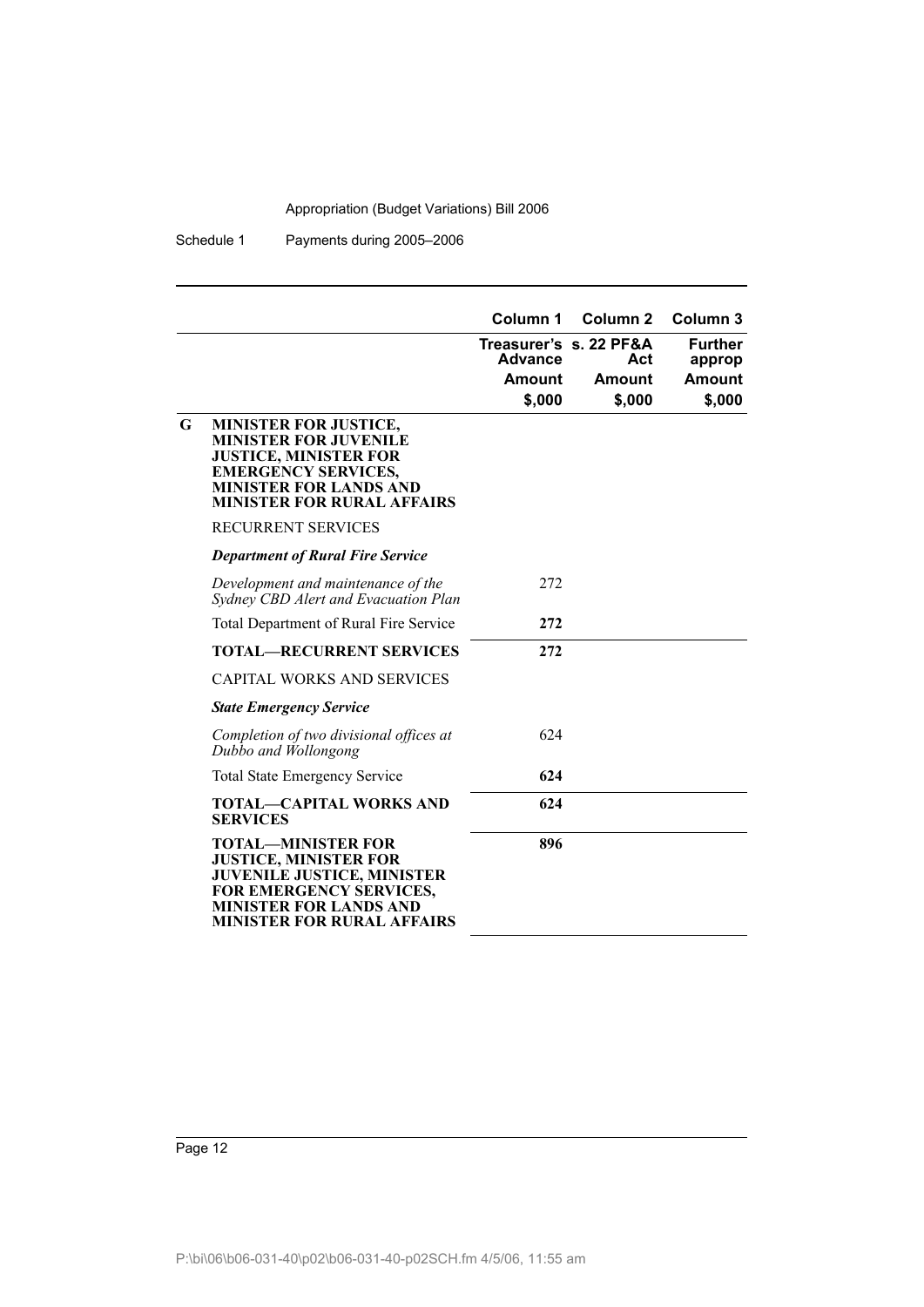Payments during 2005–2006 Schedule 1

|   |                                                                                                                              | Column 1       | Column 2                      | Column 3          |
|---|------------------------------------------------------------------------------------------------------------------------------|----------------|-------------------------------|-------------------|
|   |                                                                                                                              | <b>Advance</b> | Treasurer's s. 22 PF&A<br>Act | Further<br>approp |
|   |                                                                                                                              | <b>Amount</b>  | Amount                        | Amount            |
|   |                                                                                                                              | \$,000         | \$,000                        | \$,000            |
| H | <b>THE LEGISLATURE</b>                                                                                                       |                |                               |                   |
|   | <b>CAPITAL WORKS AND SERVICES</b>                                                                                            |                |                               |                   |
|   | <b>The Legislature</b>                                                                                                       |                |                               |                   |
|   | Finalise replacement of sprinkler water<br>storage tanks at Parliament House and<br>repairs to an adjacent building          | 646            |                               |                   |
|   | Total The Legislature                                                                                                        | 646            |                               |                   |
|   | TOTAL—CAPITAL WORKS AND<br><b>SERVICES</b>                                                                                   | 646            |                               |                   |
|   | <b>TOTAL-THE LEGISLATURE</b>                                                                                                 | 646            |                               |                   |
| I | MINISTER FOR NATURAL<br><b>RESOURCES, MINISTER FOR</b><br>PRIMARY INDUSTRIES AND<br>MINISTER FOR MINERAL<br><b>RESOURCES</b> |                |                               |                   |
|   | <b>RECURRENT SERVICES</b>                                                                                                    |                |                               |                   |
|   | <b>Department of Natural Resources</b>                                                                                       |                |                               |                   |
|   | Drought assistance programs                                                                                                  | 1,200          |                               |                   |
|   | Timber restructure initiatives in the<br>Brigalow and Nandewar regions                                                       | 13,200         | 10,000                        |                   |
|   | <b>Total Department of Natural Resources</b>                                                                                 | 14,400         | 10,000                        |                   |
|   | <b>Department of Primary Industries</b>                                                                                      |                |                               |                   |
|   | Drought assistance programs including<br>transport subsidies and drought support<br>workers                                  | 6,947          |                               |                   |
|   | Operating funding for maintenance at<br>selected sites                                                                       | 2,500          |                               |                   |
|   | <b>Total Department of Primary Industries</b>                                                                                | 9,447          |                               |                   |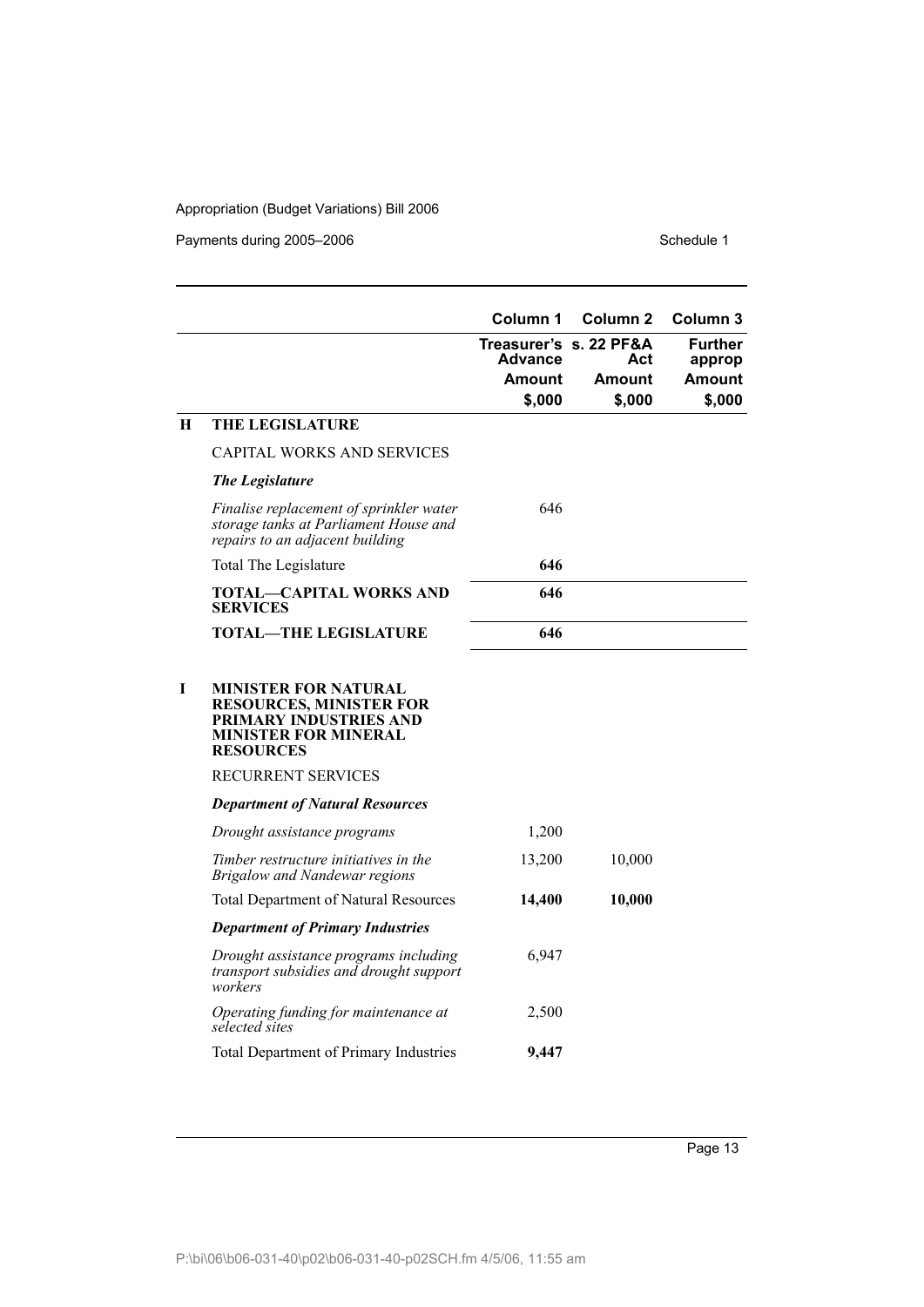Schedule 1 Payments during 2005–2006

|   |                                                                                                                                                                                                       | Column 1       | Column <sub>2</sub>           | Column 3                 |
|---|-------------------------------------------------------------------------------------------------------------------------------------------------------------------------------------------------------|----------------|-------------------------------|--------------------------|
|   |                                                                                                                                                                                                       | <b>Advance</b> | Treasurer's s. 22 PF&A<br>Act | <b>Further</b><br>approp |
|   |                                                                                                                                                                                                       | Amount         | Amount                        | <b>Amount</b>            |
|   |                                                                                                                                                                                                       | \$,000         | \$,000                        | \$,000                   |
|   | <b>Rural Assistance Authority</b>                                                                                                                                                                     |                |                               |                          |
|   | Drought assistance program—NSW<br>contribution to the national Exceptional<br>Circumstances scheme                                                                                                    | 6,053          | 10,237                        |                          |
|   | <b>Total Rural Assistance Authority</b>                                                                                                                                                               | 6,053          | 10,237                        |                          |
|   | <b>TOTAL—RECURRENT SERVICES</b>                                                                                                                                                                       | 29,900         | 20,237                        |                          |
|   | <b>CAPITAL WORKS AND SERVICES</b>                                                                                                                                                                     |                |                               |                          |
|   | <b>Department of Natural Resources</b>                                                                                                                                                                |                |                               |                          |
|   | Information technology upgrades                                                                                                                                                                       | 1,600          |                               |                          |
|   | <b>Total Department of Natural Resources</b>                                                                                                                                                          | 1,600          |                               |                          |
|   | TOTAL—CAPITAL WORKS AND<br><b>SERVICES</b>                                                                                                                                                            | 1,600          |                               |                          |
|   | <b>TOTAL—MINISTER FOR</b><br><b>NATURAL RESOURCES,</b><br>MINISTER FOR PRIMARY<br><b>INDUSTRIES AND MINISTER FOR</b><br><b>MINERAL RESOURCES</b>                                                      | 31,500         | 20,237                        |                          |
| J | MINISTER FOR PLANNING,<br>MINISTER FOR REDFERN<br><b>WATERLOO, MINISTER FOR</b><br><b>SCIENCE AND MEDICAL</b><br><b>RESEARCH AND MINISTER</b><br>ASSISTING THE MINISTER FOR<br><b>HEALTH (CANCER)</b> |                |                               |                          |
|   | <b>RECURRENT SERVICES</b>                                                                                                                                                                             |                |                               |                          |
|   | <b>Department of Planning</b>                                                                                                                                                                         |                |                               |                          |
|   | Metropolitan Rail Expansion Program-<br>development and preparatory studies                                                                                                                           | 175            |                               |                          |
|   | Total Department of Planning                                                                                                                                                                          | 175            |                               |                          |
|   | <b>TOTAL—RECURRENT SERVICES</b>                                                                                                                                                                       | 175            |                               |                          |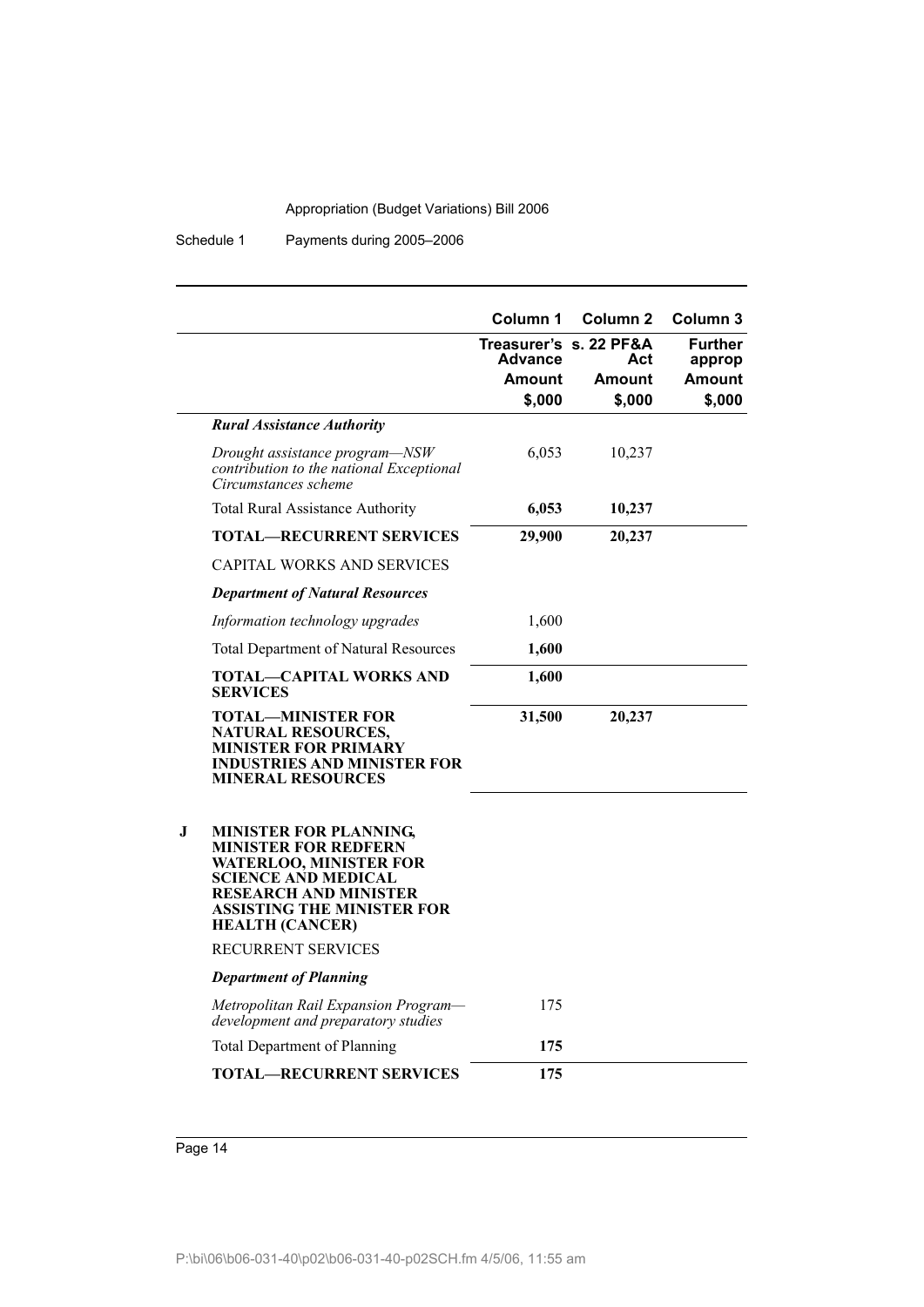Payments during 2005–2006 Schedule 1

|   |                                                                                                                                                                                                                | Column 1                          | <b>Column 2</b> | Column 3                 |
|---|----------------------------------------------------------------------------------------------------------------------------------------------------------------------------------------------------------------|-----------------------------------|-----------------|--------------------------|
|   |                                                                                                                                                                                                                | Treasurer's s. 22 PF&A<br>Advance | Act             | <b>Further</b><br>approp |
|   |                                                                                                                                                                                                                | Amount                            | Amount          | <b>Amount</b>            |
|   |                                                                                                                                                                                                                | \$,000                            | \$,000          | \$,000                   |
|   | <b>TOTAL-MINISTER FOR</b><br>PLANNING, MINISTER FOR<br>REDFERN WATERLOO,<br><b>MINISTER FOR SCIENCE AND</b><br><b>MEDICAL RESEARCH AND</b><br>MINISTER ASSISTING THE<br><b>MINISTER FOR HEALTH</b><br>(CANCER) | 175                               |                 |                          |
| K | <b>MINISTER FOR POLICE</b>                                                                                                                                                                                     |                                   |                 |                          |
|   | <b>RECURRENT SERVICES</b>                                                                                                                                                                                      |                                   |                 |                          |
|   | <b>New South Wales Crime Commission</b>                                                                                                                                                                        |                                   |                 |                          |
|   | Additional witness protection costs                                                                                                                                                                            | 100                               |                 |                          |
|   | <b>Total New South Wales Crime</b><br>Commission                                                                                                                                                               | 100                               |                 |                          |
|   | <b>NSW Police</b>                                                                                                                                                                                              |                                   |                 |                          |
|   | Continue activities of Taskforce Gain                                                                                                                                                                          | 1,572                             |                 |                          |
|   | Operation Seta and Strike Force<br>Enoggera-saturation policing and<br>investigation of incidents at NSW<br>beaches                                                                                            |                                   |                 | 8,000                    |
|   | Training costs for additional police<br>recruits                                                                                                                                                               |                                   |                 | 10,600                   |
|   | Increased confiscation activities flowing<br>from amendments to the Confiscation of<br>Proceeds of Crime Act 1989                                                                                              | 252                               |                 |                          |
|   | NSW share of national<br>telecommunication interception costs                                                                                                                                                  | 231                               |                 |                          |
|   | <b>Total NSW Police</b>                                                                                                                                                                                        | 2,055                             |                 | 18,600                   |
|   | <b>TOTAL-RECURRENT SERVICES</b>                                                                                                                                                                                | 2,155                             |                 | 18,600                   |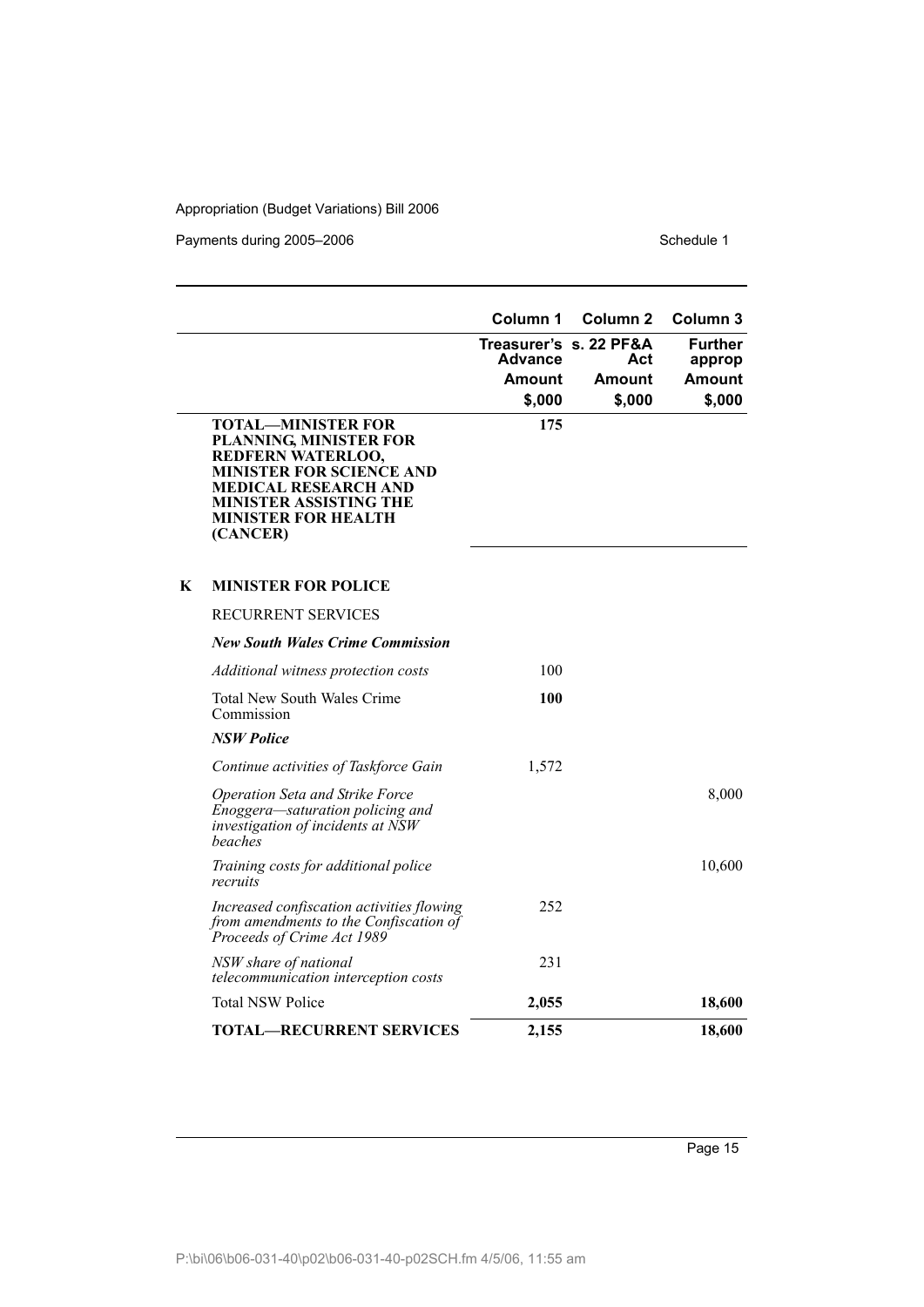Schedule 1 Payments during 2005–2006

|                                                                                                                   | Column 1 | Column <sub>2</sub>           | Column <sub>3</sub>      |
|-------------------------------------------------------------------------------------------------------------------|----------|-------------------------------|--------------------------|
|                                                                                                                   | Advance  | Treasurer's s. 22 PF&A<br>Act | <b>Further</b><br>approp |
|                                                                                                                   | Amount   | Amount                        | <b>Amount</b>            |
|                                                                                                                   | \$,000   | \$,000                        | \$,000                   |
| <b>CAPITAL WORKS AND SERVICES</b>                                                                                 |          |                               |                          |
| <b>NSW Police</b>                                                                                                 |          |                               |                          |
| Enhancements to NSW Police's payroll<br>system                                                                    | 58       |                               |                          |
| Increased confiscation activities flowing<br>from amendments to the Confiscation of<br>Proceeds of Crime Act 1989 | 74       |                               |                          |
| COPS2-ongoing information<br>technology projects                                                                  | 16,155   |                               |                          |
| <b>Total NSW Police</b>                                                                                           | 16,287   |                               |                          |
| <b>Police Integrity Commission</b>                                                                                |          |                               |                          |
| Replacement of leased Police Oversight<br>Data Store Storage Area Network                                         | 950      |                               |                          |
| <b>Total Police Integrity Commission</b>                                                                          | 950      |                               |                          |
| <b>TOTAL—CAPITAL WORKS AND</b><br><b>SERVICES</b>                                                                 | 17,237   |                               |                          |
| TOTAL—MINISTER FOR POLICE                                                                                         | 19,392   |                               | 18,600                   |

#### **L PREMIER, MINISTER FOR STATE DEVELOPMENT AND MINISTER FOR CITIZENSHIP**

RECURRENT SERVICES

#### *The Cabinet Office*

| Finalise development and<br>implementation of a recycled water plan | 521 |
|---------------------------------------------------------------------|-----|
| Total The Cabinet Office                                            | 521 |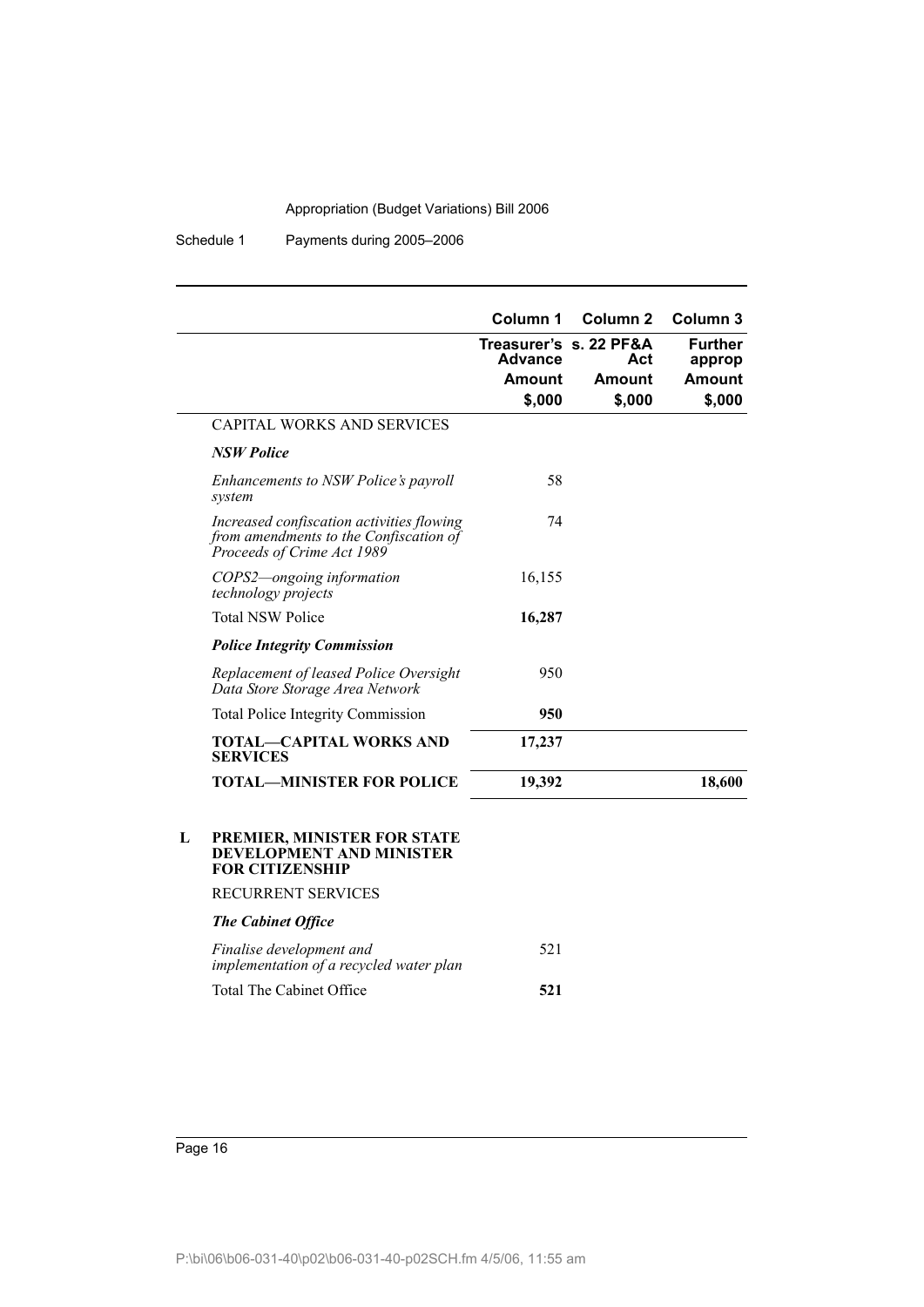Payments during 2005–2006 Schedule 1

|                                                                                                                                | Column 1                 | <b>Column 2</b>                                | Column 3                           |
|--------------------------------------------------------------------------------------------------------------------------------|--------------------------|------------------------------------------------|------------------------------------|
|                                                                                                                                | Advance<br><b>Amount</b> | Treasurer's s. 22 PF&A<br>Act<br><b>Amount</b> | <b>Further</b><br>approp<br>Amount |
|                                                                                                                                | \$,000                   | \$,000                                         | \$,000                             |
| <b>Community Relations Commission</b>                                                                                          |                          |                                                |                                    |
| Salary adjustment for translators as per<br><b>Industrial Relations Commission ruling</b>                                      | 819                      |                                                |                                    |
| <b>Total Community Relations Commission</b>                                                                                    | 819                      |                                                |                                    |
| <b>Department of State and Regional</b><br><b>Development</b>                                                                  |                          |                                                |                                    |
| Synchroton project contribution                                                                                                | 500                      |                                                |                                    |
| Total Department of State and Regional<br>Development                                                                          | 500                      |                                                |                                    |
| <b>Ombudsman's Office</b>                                                                                                      |                          |                                                |                                    |
| Oversight and review of amendment to<br>Terrorism Legislation                                                                  | 151                      |                                                |                                    |
| Oversight and review of new police<br>powers under the Law Enforcement<br>Legislation Amendment (Public Safety)<br>Act 2005    | 224                      |                                                |                                    |
| Total Ombudsman's Office                                                                                                       | 375                      |                                                |                                    |
| <b>Premier's Department</b>                                                                                                    |                          |                                                |                                    |
| <b>ANZAC Memorial Building</b><br><b>Conservation Management Plan</b>                                                          | 290                      |                                                |                                    |
| Contribution towards the provision of<br>power lines to allow the development of<br>a mineral sands mine in far western<br>NSW | 1,705                    |                                                |                                    |
| Coordination of the Queen's Baton Relay<br>in NSW                                                                              | 350                      |                                                |                                    |
| Expenses associated with transition of<br>administration                                                                       | 512                      |                                                |                                    |
| Establish World Youth Day secretariat                                                                                          | 460                      |                                                |                                    |
| NSW State Coordination Centre funding                                                                                          | 346                      |                                                |                                    |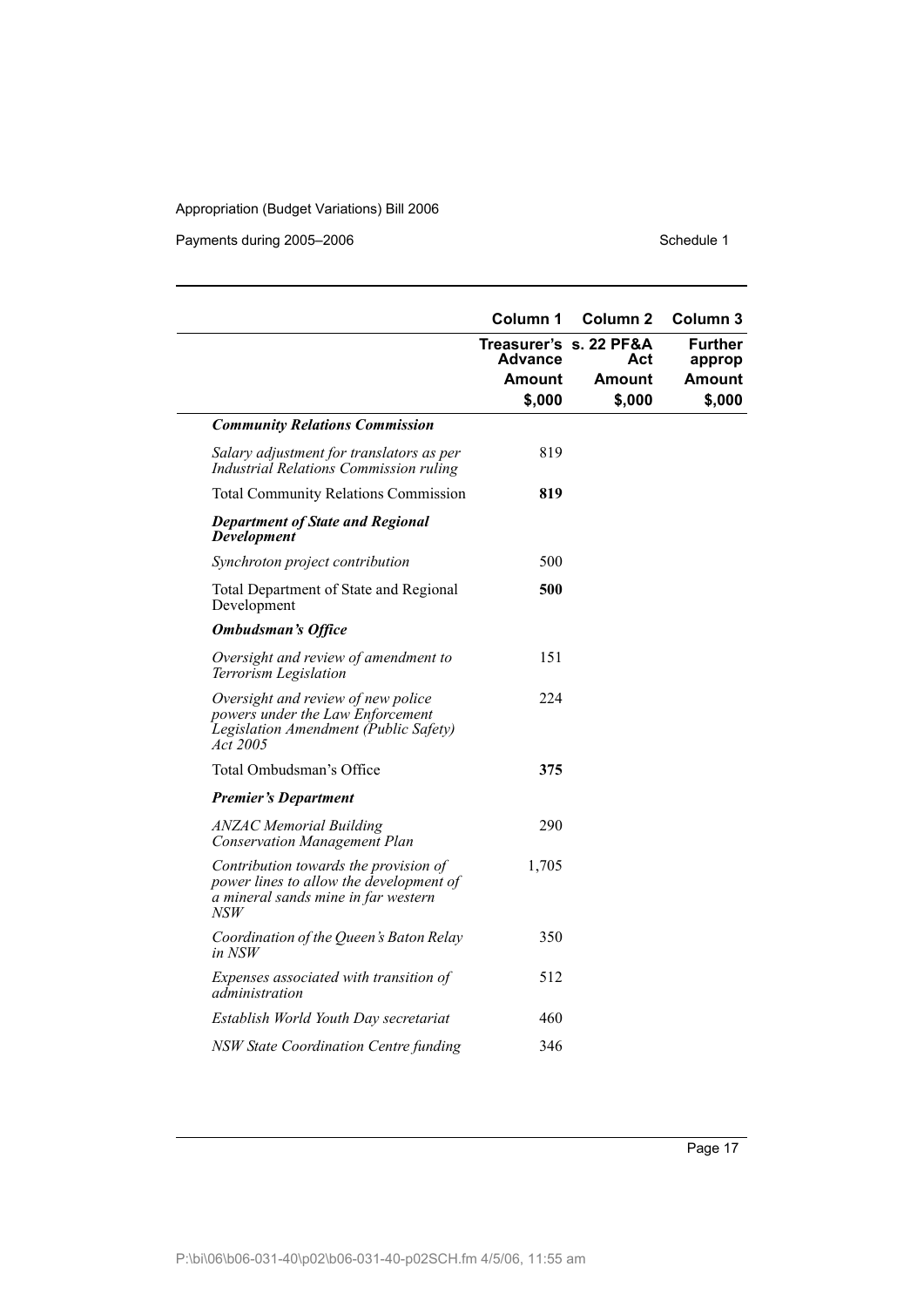#### Schedule 1 Payments during 2005–2006

|                                                                                                                                           | Column 1 | Column <sub>2</sub>           | Column 3                 |
|-------------------------------------------------------------------------------------------------------------------------------------------|----------|-------------------------------|--------------------------|
|                                                                                                                                           | Advance  | Treasurer's s. 22 PF&A<br>Act | <b>Further</b><br>approp |
|                                                                                                                                           | Amount   | Amount                        | <b>Amount</b>            |
|                                                                                                                                           | \$,000   | \$,000                        | \$,000                   |
| Obtaining expert advice in relation to<br>negotiations with James Hardie Group<br>to ensure funding is provided for<br>asbestos claimants | 4,000    |                               |                          |
| Total Premier's Department                                                                                                                | 7,663    |                               |                          |
| <b>State Electoral Office</b>                                                                                                             |          |                               |                          |
| <b>By-Elections</b>                                                                                                                       | 501      |                               |                          |
| Relocate office to new premises to<br>accommodate additional staff                                                                        | 236      |                               |                          |
| <b>Total State Electoral Office</b>                                                                                                       | 737      |                               |                          |
| <b>TOTAL-RECURRENT SERVICES</b>                                                                                                           | 10,615   |                               |                          |
| <b>CAPITAL WORKS AND SERVICES</b>                                                                                                         |          |                               |                          |
| <b>Ombudsman's Office</b>                                                                                                                 |          |                               |                          |
| Oversight and review of amendment to<br>Terrorism Legislation                                                                             | 17       |                               |                          |
| Oversight and review of new police<br>powers under the Law Enforcement<br>Legislation Amendment (Public Safety)<br>Act 2005               | 10       |                               |                          |
| Total Ombudsman's Office                                                                                                                  | 27       |                               |                          |
| <b>Premier's Department</b>                                                                                                               |          |                               |                          |
| Expenses associated with transition of<br>administration                                                                                  | 100      |                               |                          |
| Establish World Youth Day secretariat                                                                                                     | 100      |                               |                          |
| Office accommodation for the Inspector<br>of the Independent Commission Against<br>Corruption                                             | 162      |                               |                          |
| Total Premier's Department                                                                                                                | 362      |                               |                          |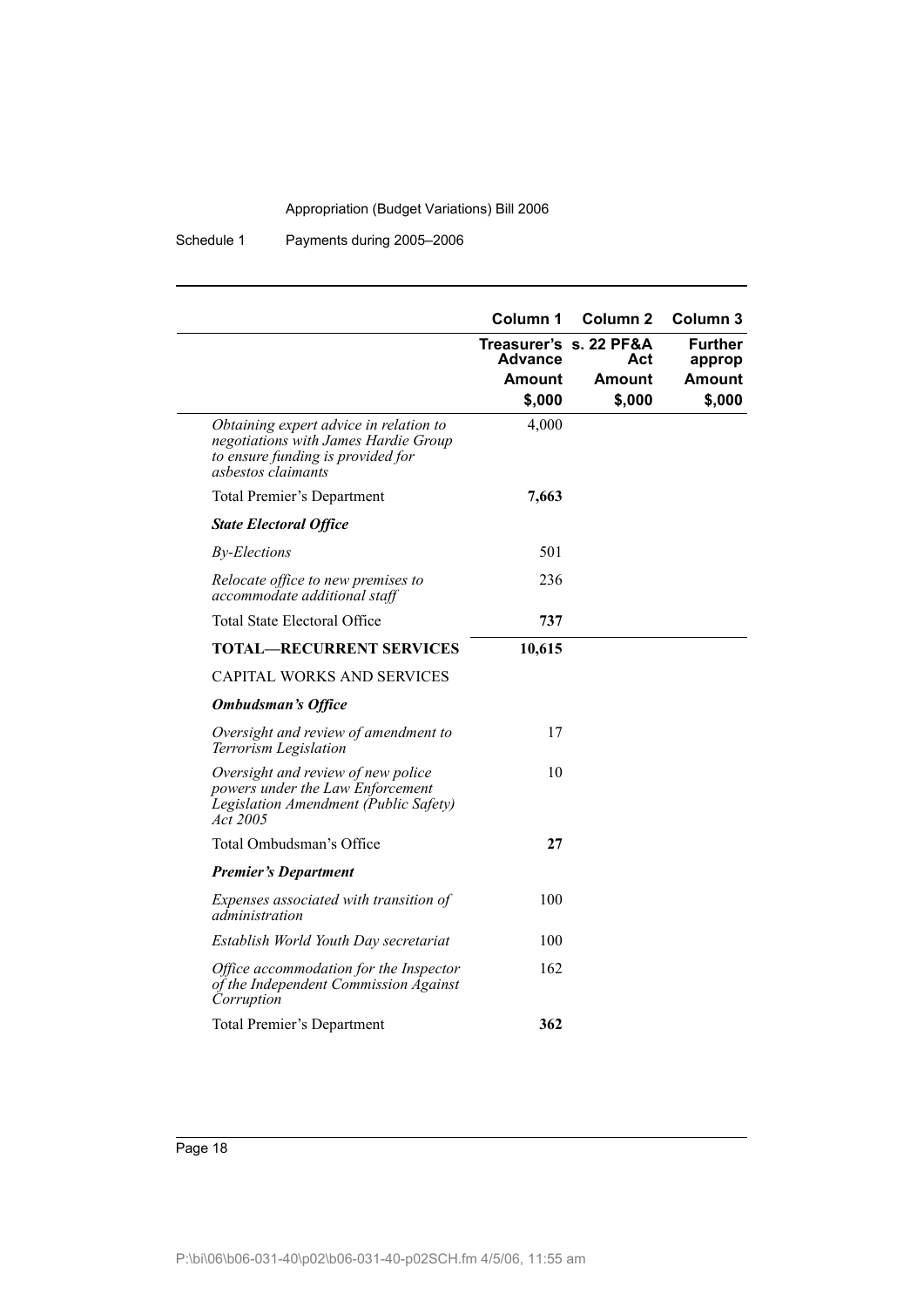Payments during 2005–2006 Schedule 1

|   |                                                                                                                     | Column 1 | Column <sub>2</sub>           | Column <sub>3</sub> |
|---|---------------------------------------------------------------------------------------------------------------------|----------|-------------------------------|---------------------|
|   |                                                                                                                     | Advance  | Treasurer's s. 22 PF&A<br>Act | Further<br>approp   |
|   |                                                                                                                     | Amount   | Amount                        | <b>Amount</b>       |
|   |                                                                                                                     | \$,000   | \$,000                        | \$,000              |
|   | <b>State Electoral Office</b>                                                                                       |          |                               |                     |
|   | Relocate office to new premises to<br>accommodate additional staff                                                  | 1,708    |                               |                     |
|   | Total State Electoral Office                                                                                        | 1,708    |                               |                     |
|   | <b>TOTAL-CAPITAL WORKS AND</b><br><b>SERVICES</b>                                                                   | 2,097    |                               |                     |
|   | <b>TOTAL-PREMIER, MINISTER</b><br>FOR STATE DEVELOPMENT AND<br><b>MINISTER FOR CITIZENSHIP</b>                      | 12,712   |                               |                     |
| М | <b>TREASURER, MINISTER FOR</b><br><b>INFRASTRUCTURE AND</b><br><b>MINISTER FOR THE HUNTER</b>                       |          |                               |                     |
|   | <b>RECURRENT SERVICES</b>                                                                                           |          |                               |                     |
|   | <b>Treasury</b>                                                                                                     |          |                               |                     |
|   | First Home Owner Grant Scheme-<br>additional funding to meet a higher than<br>expected number of grant applications |          |                               | 17,000              |
|   | <b>Total Treasury</b>                                                                                               |          |                               | 17,000              |
|   | <b>Crown Finance Entity</b>                                                                                         |          |                               |                     |
|   | Contribution to reduce defined benefits<br>superannuation liabilities for budget<br>sector employees                |          |                               | 1,000,000           |
|   | Parramatta Justice Precinct                                                                                         | 17,864   |                               |                     |
|   | <b>Total Crown Finance Entity</b>                                                                                   | 17,864   |                               | 1,000,000           |
|   | <b>TOTAL-RECURRENT SERVICES</b>                                                                                     | 17,864   |                               | 1,017,000           |
|   | <b>TOTAL-TREASURER, MINISTER</b><br><b>FOR INFRASTRUCTURE AND</b><br>MINISTER FOR THE HUNTER                        | 17,864   |                               | 1,017,000           |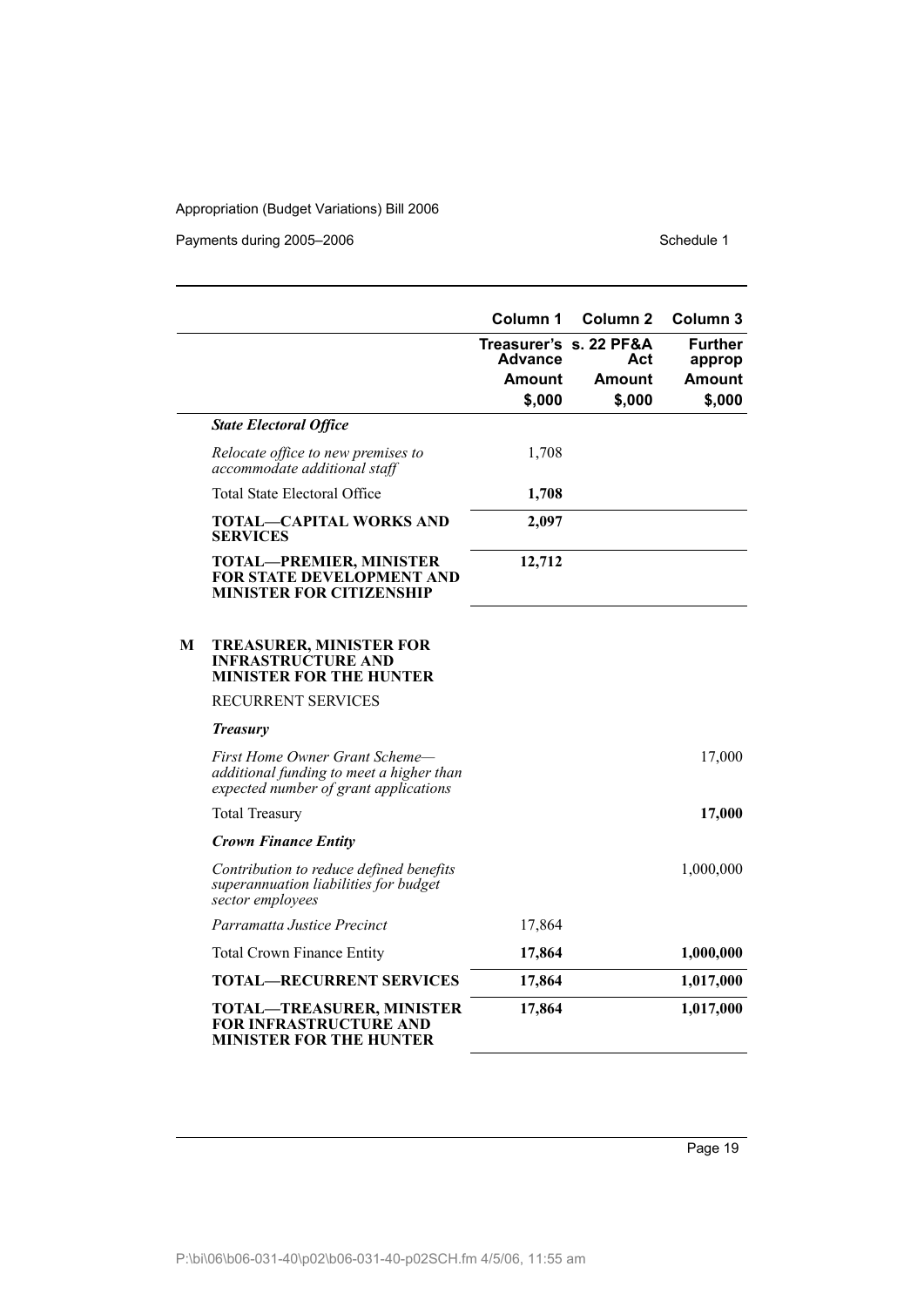Schedule 1 Payments during 2005–2006

|                                                                     | Column 1                          | Column <sub>2</sub> | Column 3                 |
|---------------------------------------------------------------------|-----------------------------------|---------------------|--------------------------|
|                                                                     | Treasurer's s. 22 PF&A<br>Advance | Act                 | <b>Further</b><br>approp |
|                                                                     | Amount                            | Amount              | Amount                   |
|                                                                     | \$,000                            | \$,000              | \$,000                   |
| TREASURER'S ADVANCE FOR<br><b>RECURRENT SERVICES</b>                | 164,317                           |                     |                          |
| <b>TREASURER'S ADVANCE FOR</b><br><b>CAPITAL WORKS AND SERVICES</b> | 42,018                            |                     |                          |
| <b>TOTAL—TREASURER'S</b><br><b>ADVANCE</b>                          | 206,335                           |                     |                          |
| <b>SECTION 22 FOR RECURRENT</b><br><b>SERVICES</b>                  |                                   | 20,237              |                          |
| <b>TOTAL—SECTION 22</b>                                             |                                   | 20,237              |                          |
| ADDITIONAL APPROPRIATIONS<br><b>FOR RECURRENT SERVICES</b>          |                                   |                     | 1,052,033                |
| <b>TOTAL-ADDITIONAL</b><br><b>APPROPRIATIONS</b>                    |                                   |                     | 1,052,033                |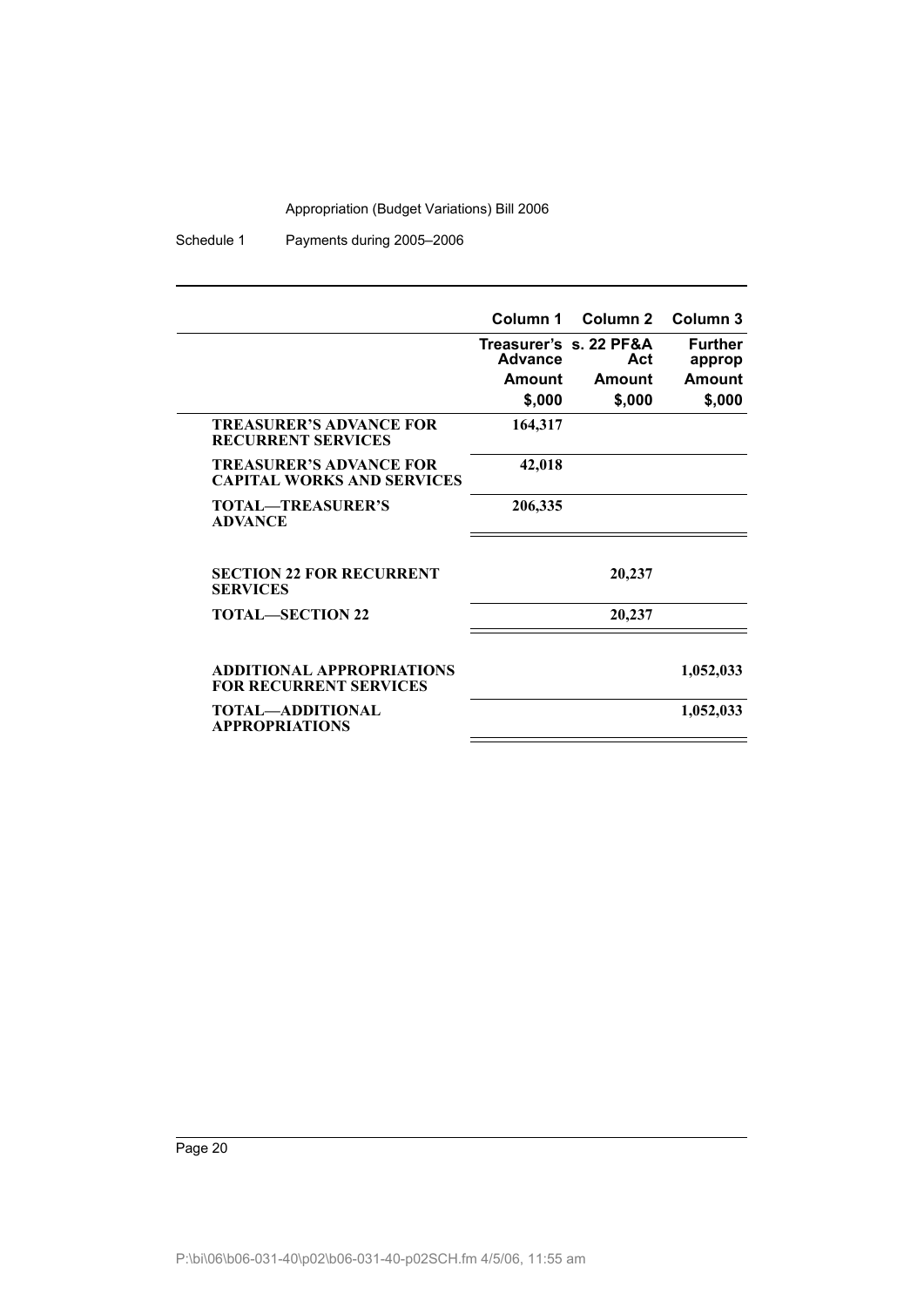Payments during 2004–2005 Schedule 2

 $\overline{\phantom{a}}$ 

# **Schedule 2 Payments during 2004–2005**

(Sections 6 and 7)

2 3

1

|   |                                                                                                                                          | Column 1                                 | Column <sub>2</sub>     |
|---|------------------------------------------------------------------------------------------------------------------------------------------|------------------------------------------|-------------------------|
|   |                                                                                                                                          | Treasurer's s. 22 PF&A<br><b>Advance</b> | Act                     |
|   |                                                                                                                                          | Amount<br>\$,000                         | <b>Amount</b><br>\$,000 |
| A | <b>ATTORNEY GENERAL AND MINISTER FOR</b><br><b>THE ENVIRONMENT</b>                                                                       |                                          |                         |
|   | RECURRENT SERVICES                                                                                                                       |                                          |                         |
|   | <b>Attorney General's Department</b>                                                                                                     |                                          |                         |
|   | Determination of the Statutory and Other Offices<br>Remuneration Tribunal and payroll tax payments for<br>arbitrators and cost assessors | 1,232                                    |                         |
|   | Office of the Public Guardian salary award                                                                                               | 92                                       |                         |
|   | <b>Total Attorney General's Department</b>                                                                                               | 1,324                                    |                         |
|   | <b>Judicial Commission of New South Wales</b>                                                                                            |                                          |                         |
|   | <b>Conduct Division Inquiry</b>                                                                                                          | 7                                        |                         |
|   | Total Judicial Commission of New South Wales                                                                                             | 7                                        |                         |
|   | <b>Office of the Director of Public Prosecutions</b>                                                                                     |                                          |                         |
|   | Implementation of the criminal cases processing<br>reforms                                                                               | 1,697                                    |                         |
|   | Total Office of the Director of Public Prosecutions                                                                                      | 1,697                                    |                         |
|   | <b>TOTAL-RECURRENT SERVICES</b>                                                                                                          | 3,028                                    |                         |
|   | <b>CAPITAL WORKS AND SERVICES</b>                                                                                                        |                                          |                         |
|   | <b>Department of Environment and Conservation</b>                                                                                        |                                          |                         |
|   | Contribution towards the purchase of Yanga Station in<br>south-western NSW                                                               | 2,095                                    |                         |
|   | Total Department of Environment and Conservation                                                                                         | 2,095                                    |                         |
|   | <b>TOTAL-CAPITAL WORKS AND SERVICES</b>                                                                                                  | 2,095                                    |                         |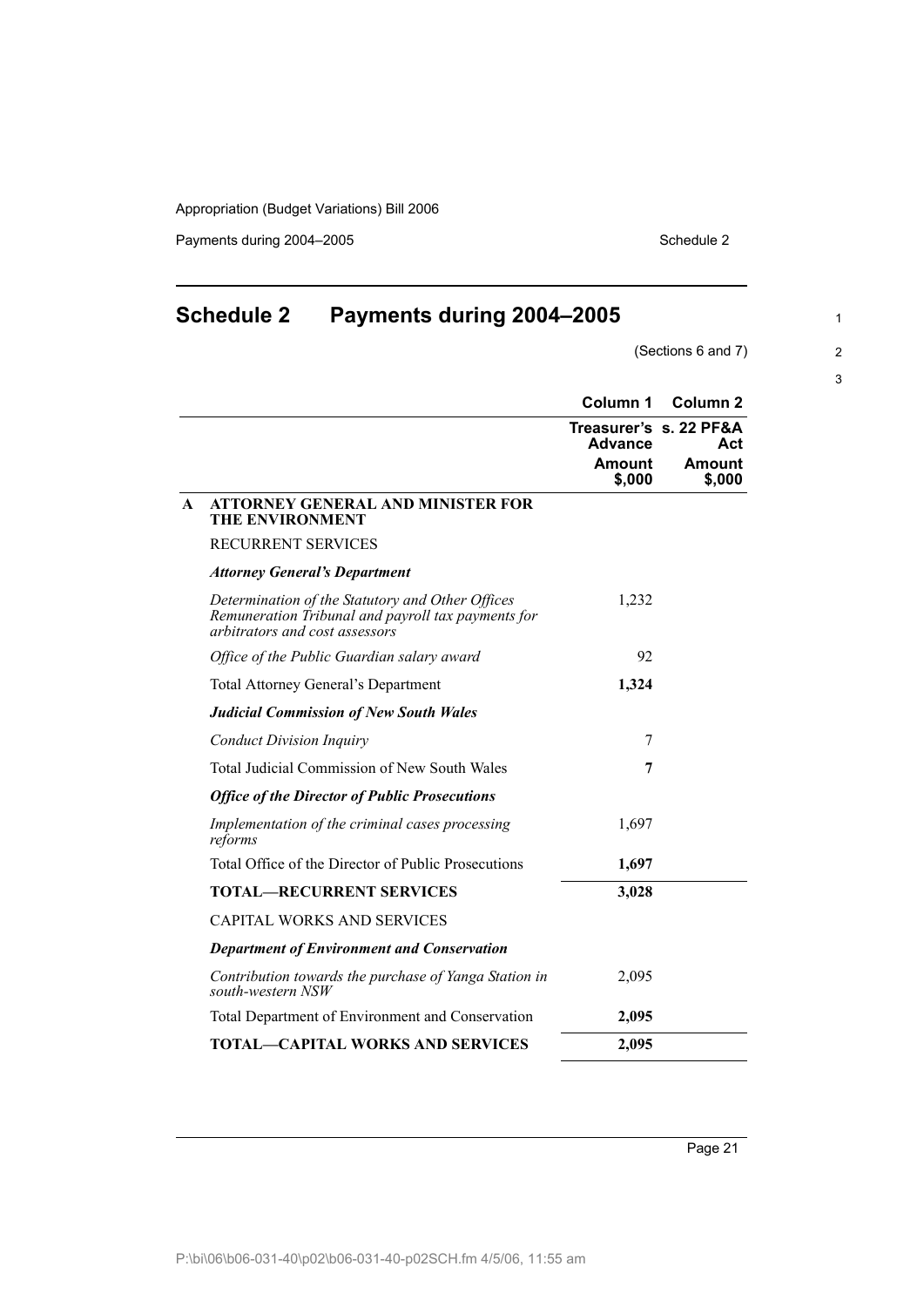Schedule 2 Payments during 2004–2005

|    |                                                                                                                                                   | Column 1<br>Advance | Column <sub>2</sub><br>Treasurer's s. 22 PF&A<br>Act |
|----|---------------------------------------------------------------------------------------------------------------------------------------------------|---------------------|------------------------------------------------------|
|    |                                                                                                                                                   | Amount<br>\$,000    | <b>Amount</b><br>\$,000                              |
|    | <b>TOTAL—ATTORNEY GENERAL AND</b><br><b>MINISTER FOR THE ENVIRONMENT</b>                                                                          | 5,123               |                                                      |
| B. | MINISTER FOR COMMUNITY SERVICES,<br><b>MINISTER FOR AGEING, MINISTER FOR</b><br><b>DISABILITY SERVICES AND MINISTER FOR</b><br><b>YOUTH</b>       |                     |                                                      |
|    | RECURRENT SERVICES                                                                                                                                |                     |                                                      |
|    | <b>Department of Community Services</b>                                                                                                           |                     |                                                      |
|    | Businesslink projects brought forward from 2005-06                                                                                                | 5,571               |                                                      |
|    | <b>Total Department of Community Services</b>                                                                                                     | 5,571               |                                                      |
|    | <b>TOTAL—RECURRENT SERVICES</b>                                                                                                                   | 5,571               |                                                      |
|    | <b>TOTAL-MINISTER FOR COMMUNITY</b><br><b>SERVICES, MINISTER FOR AGEING,</b><br>MINISTER FOR DISABILITY SERVICES AND<br><b>MINISTER FOR YOUTH</b> | 5,571               |                                                      |
| C  | <b>MINISTER FOR EDUCATION AND TRAINING</b><br>AND MINISTER FOR ABORIGINAL AFFAIRS<br><b>RECURRENT SERVICES</b>                                    |                     |                                                      |
|    | <b>Department of Education and Training</b>                                                                                                       |                     |                                                      |
|    | Higher contract cleaning costs                                                                                                                    | 8,400               |                                                      |
|    | <i>Executive teacher salary increases</i>                                                                                                         | 6,151               |                                                      |
|    | Total Department of Education and Training                                                                                                        | 14,551              |                                                      |
|    | <b>TOTAL—RECURRENT SERVICES</b>                                                                                                                   | 14,551              |                                                      |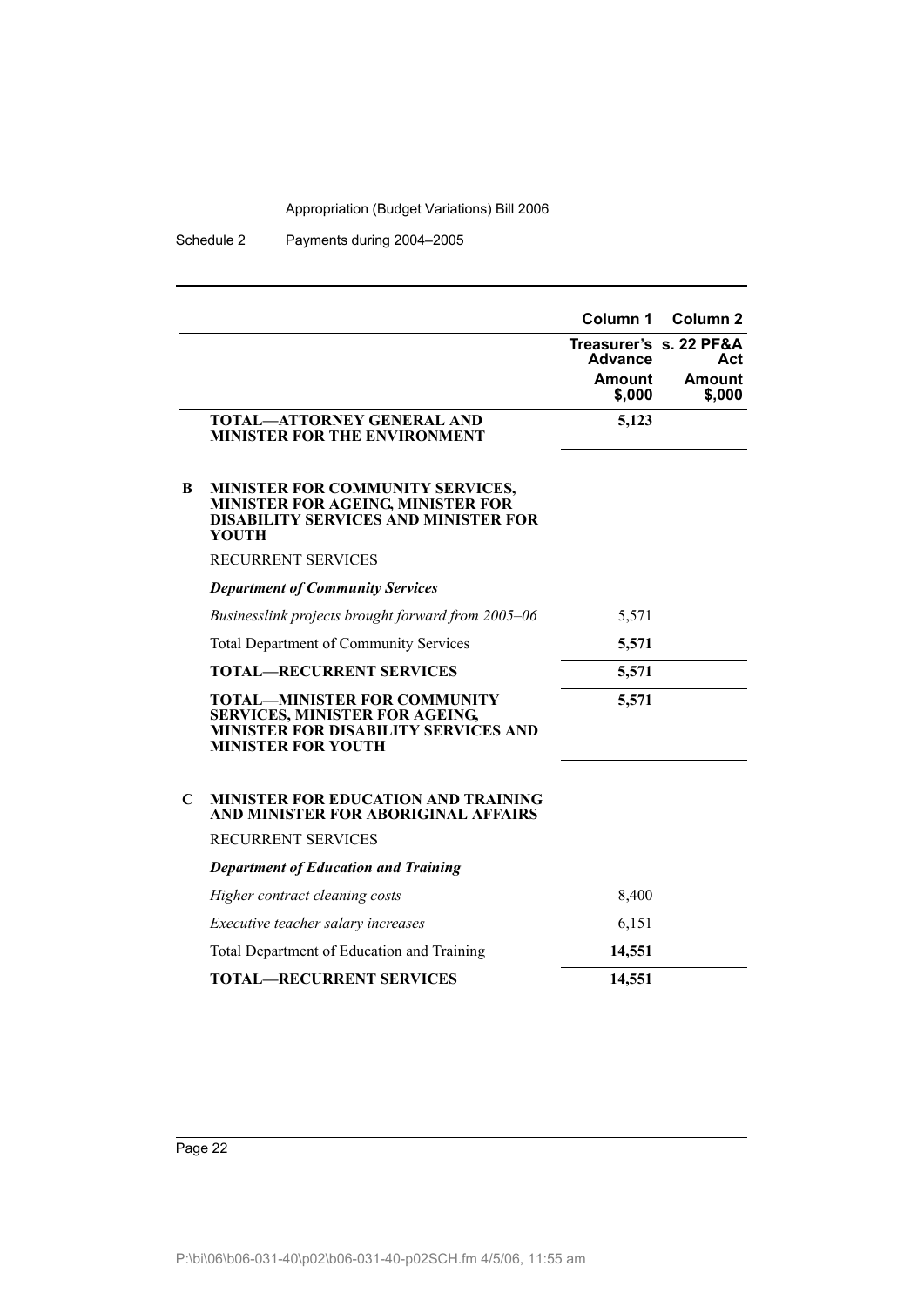Payments during 2004–2005 Schedule 2

|   |                                                                                                                  | <b>Column 1</b>         | Column <sub>2</sub>           |
|---|------------------------------------------------------------------------------------------------------------------|-------------------------|-------------------------------|
|   |                                                                                                                  | <b>Advance</b>          | Treasurer's s. 22 PF&A<br>Act |
|   |                                                                                                                  | <b>Amount</b><br>\$,000 | <b>Amount</b><br>\$,000       |
|   | <b>CAPITAL WORKS AND SERVICES</b>                                                                                |                         |                               |
|   | <b>Department of Aboriginal Affairs</b>                                                                          |                         |                               |
|   | Restructure of the organisation following a<br>performance review                                                | 230                     |                               |
|   | Total Department of Aboriginal Affairs                                                                           | 230                     |                               |
|   | <b>TOTAL—CAPITAL WORKS AND SERVICES</b>                                                                          | 230                     |                               |
|   | <b>TOTAL—MINISTER FOR EDUCATION AND</b><br><b>TRAINING AND MINISTER FOR ABORIGINAL</b><br><b>AFFAIRS</b>         | 14,781                  |                               |
| D | <b>MINISTER FOR ENERGY AND UTILITIES AND</b><br><b>MINISTER FOR SCIENCE AND MEDICAL</b><br><b>RESEARCH</b>       |                         |                               |
|   | RECURRENT SERVICES                                                                                               |                         |                               |
|   | <b>Department of Energy, Utilities and Sustainability</b>                                                        |                         |                               |
|   | Review of the Industry Structure for Water and<br>Wastewater Services in the Greater Sydney<br>Metropolitan Area | 250                     |                               |
|   | Total Department of Energy, Utilities and Sustainability                                                         | 250                     |                               |
|   | <b>Ministry for Science and Medical Research</b>                                                                 |                         |                               |
|   | Settlement costs concerning the termination of a<br>sublease at the Australian Technology Park                   | 1,250                   |                               |
|   | Total Ministry for Science and Medical Research                                                                  | 1,250                   |                               |
|   | <b>TOTAL-RECURRENT SERVICES</b>                                                                                  | 1,500                   |                               |
|   | <b>TOTAL—MINISTER FOR ENERGY AND</b><br>UTILITIES AND MINISTER FOR SCIENCE AND<br><b>MEDICAL RESEARCH</b>        | 1,500                   |                               |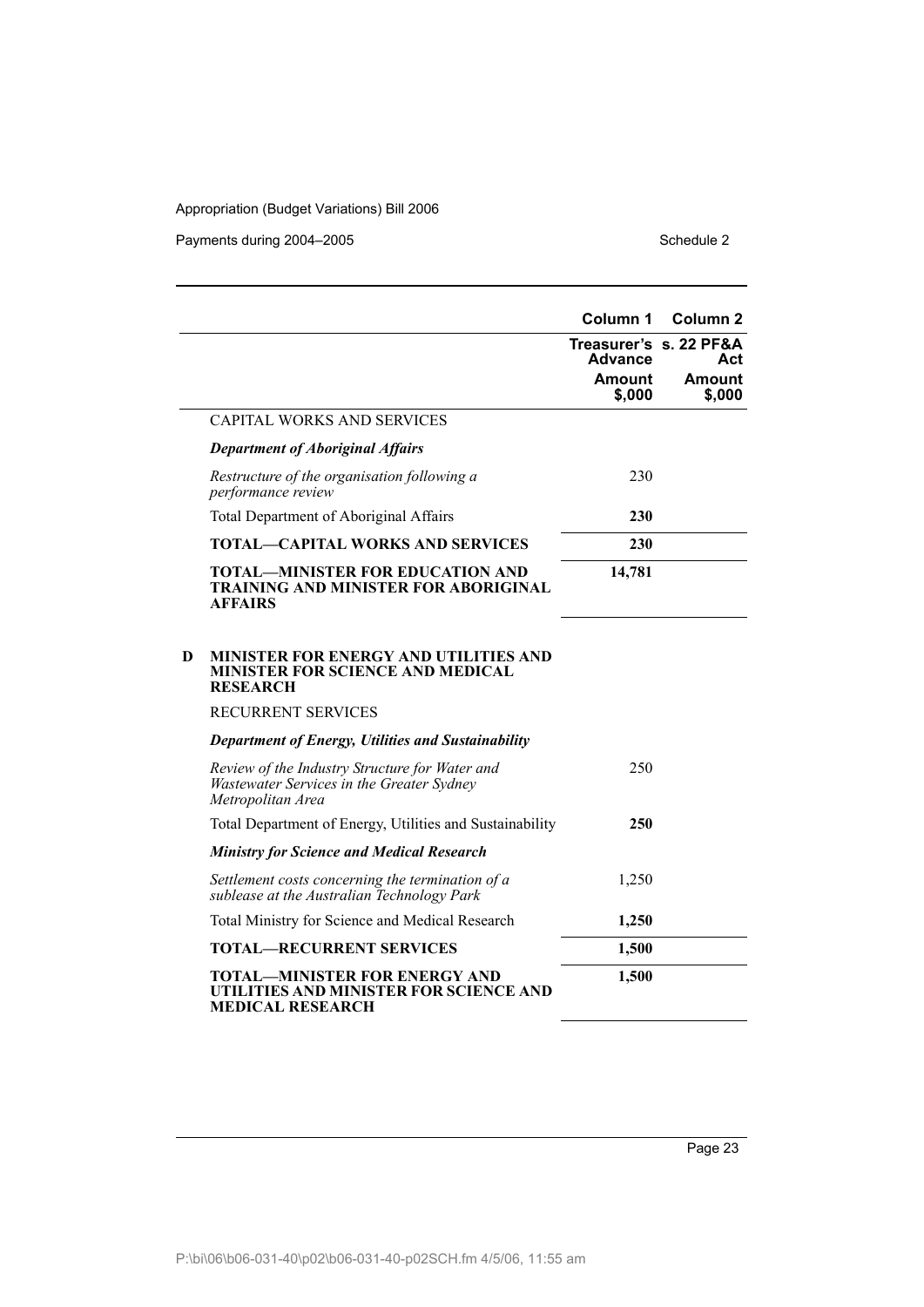Schedule 2 Payments during 2004–2005

|   |                                                                                                                                                 | Column 1                          | Column <sub>2</sub> |
|---|-------------------------------------------------------------------------------------------------------------------------------------------------|-----------------------------------|---------------------|
|   |                                                                                                                                                 | Treasurer's s. 22 PF&A<br>Advance | Act                 |
|   |                                                                                                                                                 | <b>Amount</b><br>\$,000           | Amount<br>\$,000    |
| E | <b>MINISTER FOR JUSTICE</b>                                                                                                                     |                                   |                     |
|   | <b>RECURRENT SERVICES</b>                                                                                                                       |                                   |                     |
|   | <b>Department of Corrective Services</b>                                                                                                        |                                   |                     |
|   | Growth in inmate numbers and other costs                                                                                                        | 14,600                            |                     |
|   | Teachers award increase to educational officers in<br>correctional centres                                                                      | 741                               |                     |
|   | <b>Total Department of Corrective Services</b>                                                                                                  | 15,341                            |                     |
|   | <b>TOTAL—RECURRENT SERVICES</b>                                                                                                                 | 15,341                            |                     |
|   | TOTAL—MINISTER FOR JUSTICE                                                                                                                      | 15,341                            |                     |
| F | <b>THE LEGISLATURE</b>                                                                                                                          |                                   |                     |
|   | <b>RECURRENT SERVICES</b>                                                                                                                       |                                   |                     |
|   | <b>The Legislature</b>                                                                                                                          |                                   |                     |
|   | Shortfall in funding for Members' entitlements,<br>electorate office rent increases and separation of<br>employment expenses for Members' staff | 1,565                             |                     |
|   | <b>Total The Legislature</b>                                                                                                                    | 1,565                             |                     |
|   | <b>TOTAL—RECURRENT SERVICES</b>                                                                                                                 | 1,565                             |                     |
|   | TOTAL—THE LEGISLATURE                                                                                                                           | 1,565                             |                     |
|   |                                                                                                                                                 |                                   |                     |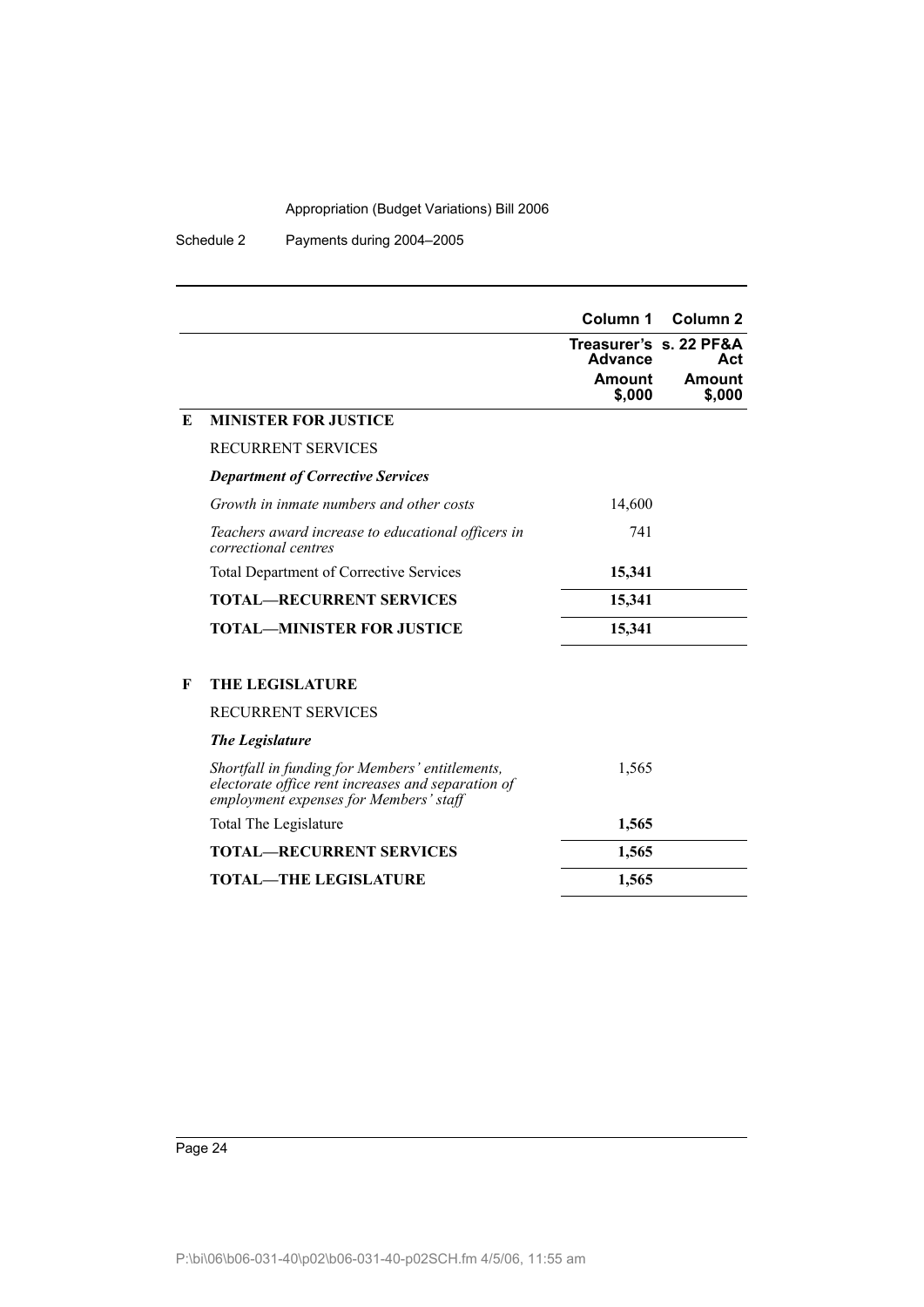Payments during 2004–2005 Schedule 2

|   |                                                                  | Column 1                                 | Column <sub>2</sub> |
|---|------------------------------------------------------------------|------------------------------------------|---------------------|
|   |                                                                  | Treasurer's s. 22 PF&A<br><b>Advance</b> | Act                 |
|   |                                                                  | <b>Amount</b><br>\$,000                  | Amount<br>\$,000    |
| G | <b>MINISTER FOR POLICE</b>                                       |                                          |                     |
|   | RECURRENT SERVICES                                               |                                          |                     |
|   | <b>New South Wales Crime Commission</b>                          |                                          |                     |
|   | Counter terrorism, Taskforce Gain and cannabis<br>investigations | 1,430                                    |                     |
|   | <b>Total New South Wales Crime Commission</b>                    | 1,430                                    |                     |
|   | <b>NSW Police</b>                                                |                                          |                     |
|   | Additional police officer numbers                                | 10,100                                   |                     |
|   | Organisation restructure costs                                   | 1,043                                    |                     |
|   | <b>Total NSW Police</b>                                          | 11,143                                   |                     |
|   | <b>Police Integrity Commission</b>                               |                                          |                     |
|   | Additional witness protection costs                              | 169                                      |                     |
|   | <b>Total Police Integrity Commission</b>                         | 169                                      |                     |
|   | <b>TOTAL—RECURRENT SERVICES</b>                                  | 12,742                                   |                     |
|   | <b>CAPITAL WORKS AND SERVICES</b>                                |                                          |                     |
|   | <b>NSW Police</b>                                                |                                          |                     |
|   | Funding for capital program                                      | 11,815                                   |                     |
|   | <b>Total NSW Police</b>                                          | 11,815                                   |                     |
|   | <b>TOTAL—CAPITAL WORKS AND SERVICES</b>                          | 11,815                                   |                     |
|   | <b>TOTAL-MINISTER FOR POLICE</b>                                 | 24,557                                   |                     |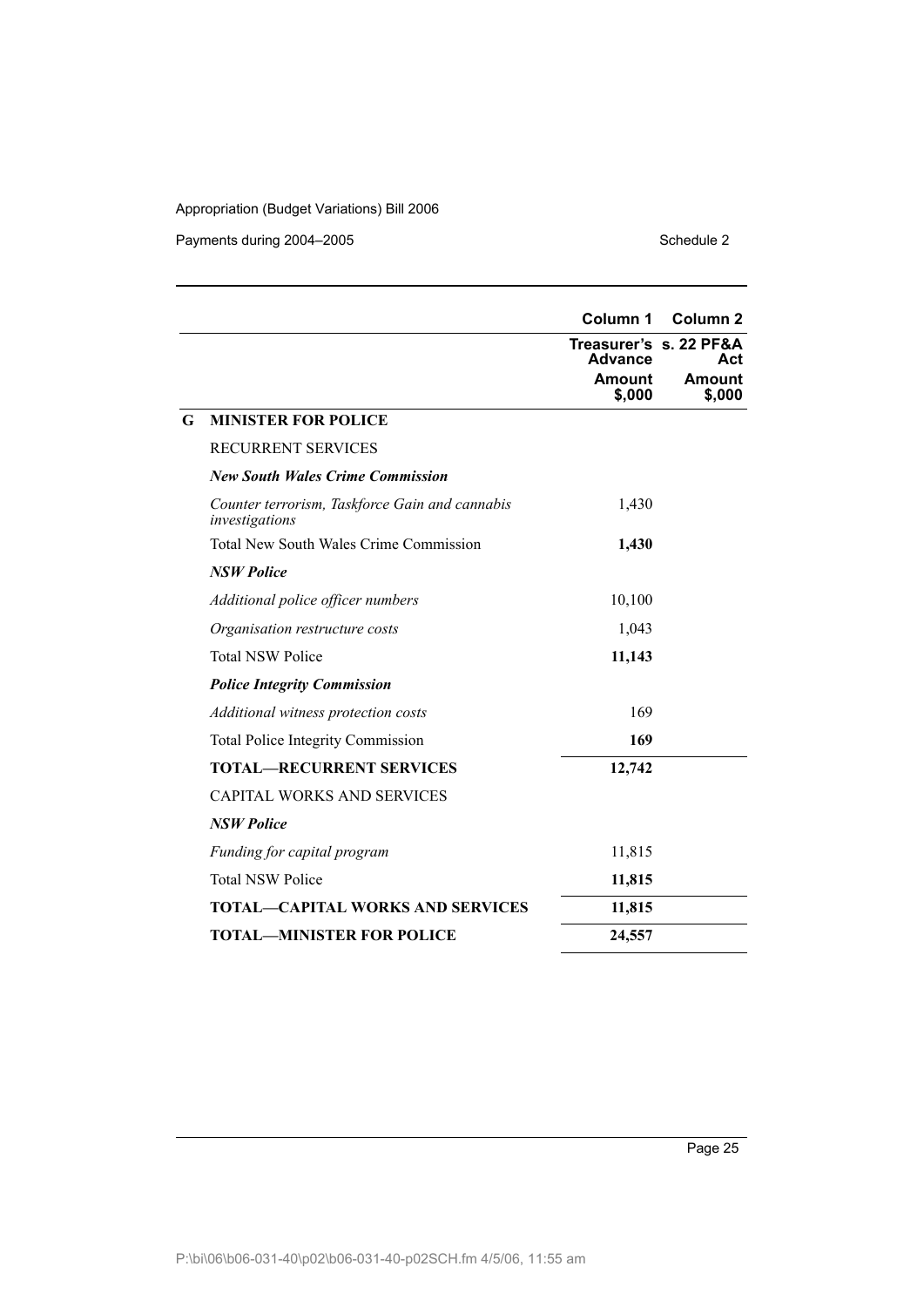Schedule 2 Payments during 2004–2005

|   |                                                                                          | Column 1                                              | Column <sub>2</sub>     |
|---|------------------------------------------------------------------------------------------|-------------------------------------------------------|-------------------------|
|   |                                                                                          | Treasurer's s. 22 PF&A<br>Advance<br>Amount<br>\$,000 | Act<br>Amount<br>\$,000 |
|   |                                                                                          |                                                       |                         |
| Н | PREMIER, MINISTER FOR THE ARTS AND<br><b>MINISTER FOR CITIZENSHIP</b>                    |                                                       |                         |
|   | RECURRENT SERVICES                                                                       |                                                       |                         |
|   | <b>The Cabinet Office</b>                                                                |                                                       |                         |
|   | Office of Drug Policy funding                                                            | 2,320                                                 |                         |
|   | Total The Cabinet Office                                                                 | 2,320                                                 |                         |
|   | <b>Independent Commission Against Corruption</b>                                         |                                                       |                         |
|   | Increase in number of ICAC hearings                                                      | 400                                                   |                         |
|   | <b>Total Independent Commission Against Corruption</b>                                   | 400                                                   |                         |
|   | <b>Ombudsman's Office</b>                                                                |                                                       |                         |
|   | Additional funding to cover costs of undertaking new<br>and existing legislative reviews | 190                                                   |                         |
|   | Total Ombudsman's Office                                                                 | <b>190</b>                                            |                         |
|   | <b>Premier's Department</b>                                                              |                                                       |                         |
|   | Costs relating to World Masters Games to be held in<br>Sydney in 2009                    | 660                                                   |                         |
|   | Implement the recommendations under the<br>Redfern-Waterloo Plan (2004-2014)             | 1,467                                                 |                         |
|   | Transitional costs associated with the former<br>Department for Women                    | 1,067                                                 |                         |
|   | Costs of centralised Media Monitoring Unit                                               | 636                                                   |                         |
|   | Total Premier's Department                                                               | 3,830                                                 |                         |
|   | <b>TOTAL—RECURRENT SERVICES</b>                                                          | 6,740                                                 |                         |
|   | <b>CAPITAL WORKS AND SERVICES</b>                                                        |                                                       |                         |
|   | The Cabinet Office                                                                       |                                                       |                         |
|   | Purchase of equipment and office fit-out for the Office<br>of Alcohol and Drug Policy    | 300                                                   |                         |
|   | <b>Total The Cabinet Office</b>                                                          | 300                                                   |                         |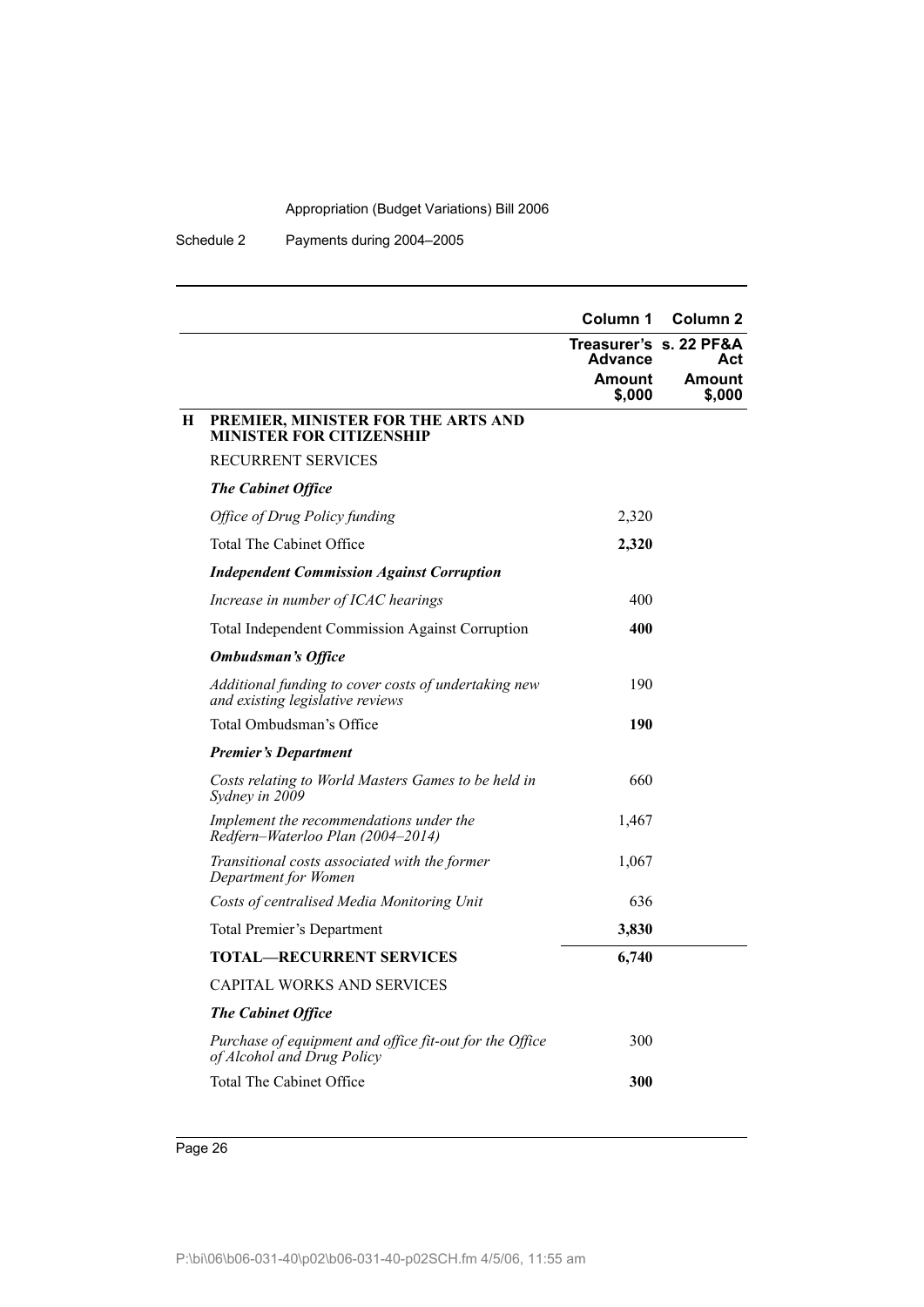Payments during 2004–2005 Schedule 2

|   |                                                                                                                                                     | Column 1                | Column <sub>2</sub>           |
|---|-----------------------------------------------------------------------------------------------------------------------------------------------------|-------------------------|-------------------------------|
|   |                                                                                                                                                     | Advance                 | Treasurer's s. 22 PF&A<br>Act |
|   |                                                                                                                                                     | <b>Amount</b><br>\$,000 | <b>Amount</b><br>\$,000       |
|   | <b>Premier's Department</b>                                                                                                                         |                         |                               |
|   | Establishment of NSW State and Public Information<br><b>Coordination Centres</b>                                                                    | 1,065                   |                               |
|   | Total Premier's Department                                                                                                                          | 1,065                   |                               |
|   | <b>TOTAL—CAPITAL WORKS AND SERVICES</b>                                                                                                             | 1,365                   |                               |
|   | <b>TOTAL—PREMIER, MINISTER FOR THE ARTS</b><br>AND MINISTER FOR CITIZENSHIP                                                                         | 8,105                   |                               |
| I | SPECIAL MINISTER OF STATE, MINISTER<br>FOR COMMERCE, MINISTER FOR<br><b>INDUSTRIAL RELATIONS AND MINISTER</b><br><b>FOR THE CENTRAL COAST</b>       |                         |                               |
|   | <b>RECURRENT SERVICES</b>                                                                                                                           |                         |                               |
|   | <b>Department of Commerce</b>                                                                                                                       |                         |                               |
|   | Additional claims paid by the Fair Trading<br><b>Administration Corporation</b>                                                                     | 2,911                   |                               |
|   | Total Department of Commerce                                                                                                                        | 2,911                   |                               |
|   | <b>TOTAL—RECURRENT SERVICES</b>                                                                                                                     | 2,911                   |                               |
|   | <b>CAPITAL WORKS AND SERVICES</b>                                                                                                                   |                         |                               |
|   | <b>Department of Commerce</b>                                                                                                                       |                         |                               |
|   | Reclassify recurrent funding to capital funding for the<br><b>Government Licensing System</b>                                                       | 6,613                   |                               |
|   | Total Department of Commerce                                                                                                                        | 6,613                   |                               |
|   | <b>TOTAL-CAPITAL WORKS AND SERVICES</b>                                                                                                             | 6,613                   |                               |
|   | TOTAL-SPECIAL MINISTER OF STATE,<br>MINISTER FOR COMMERCE, MINISTER FOR<br><b>INDUSTRIAL RELATIONS AND MINISTER</b><br><b>FOR THE CENTRAL COAST</b> | 9,524                   |                               |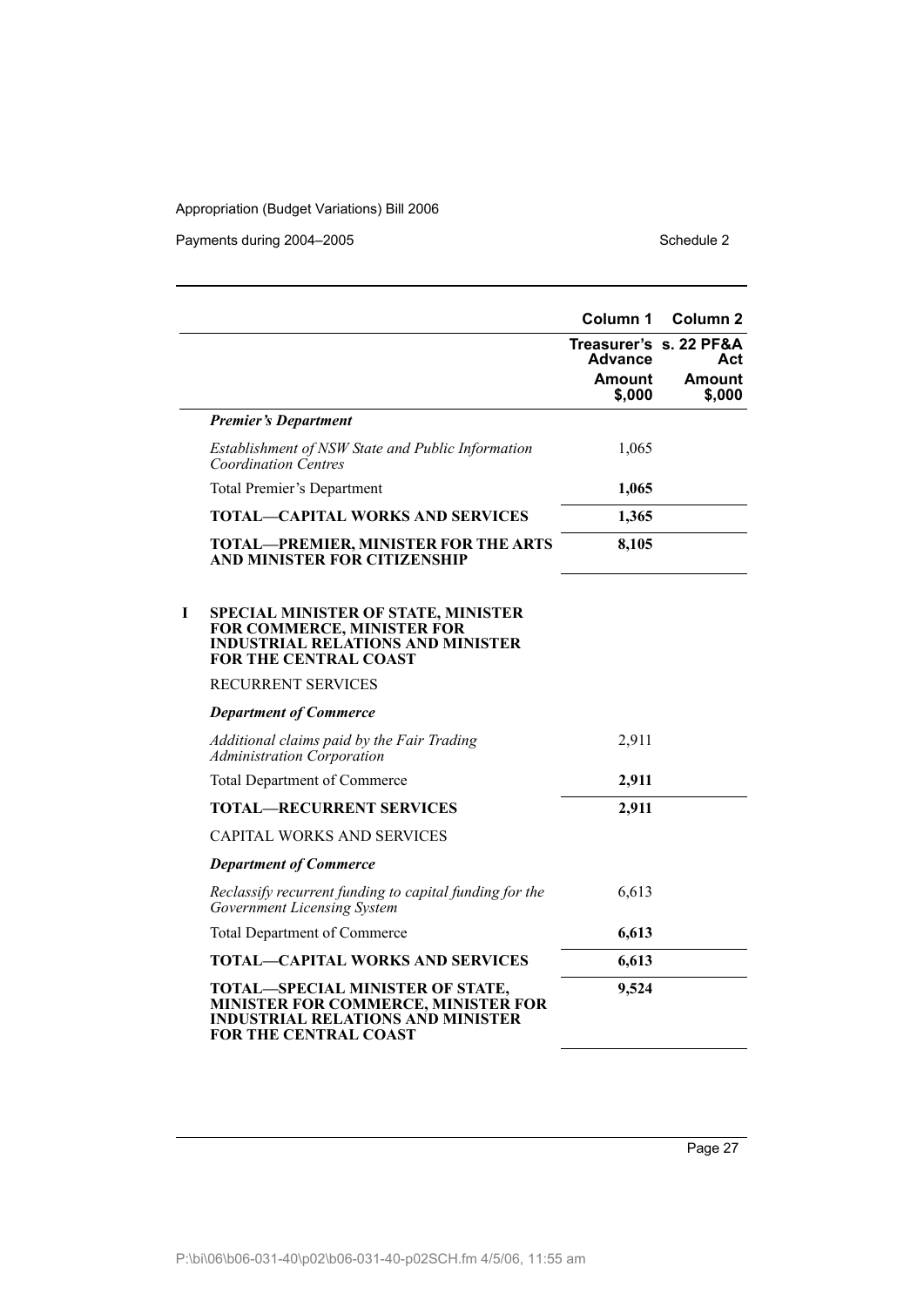Schedule 2 Payments during 2004–2005

|              |                                                                                                       | Column 1         | Column <sub>2</sub>           |
|--------------|-------------------------------------------------------------------------------------------------------|------------------|-------------------------------|
|              |                                                                                                       | <b>Advance</b>   | Treasurer's s. 22 PF&A<br>Act |
|              |                                                                                                       | Amount<br>\$,000 | Amount<br>\$,000              |
| $\mathbf{J}$ | <b>MINISTER FOR TOURISM AND SPORT AND</b><br><b>RECREATION AND MINISTER FOR WOMEN</b>                 |                  |                               |
|              | RECURRENT SERVICES                                                                                    |                  |                               |
|              | <b>Centennial Park and Moore Park Trust</b>                                                           |                  |                               |
|              | Adjustment to budget funding                                                                          | 54               |                               |
|              | <b>Total Centennial Park and Moore Park Trust</b>                                                     | 54               |                               |
|              | <b>TOTAL—RECURRENT SERVICES</b>                                                                       | 54               |                               |
|              | CAPITAL WORKS AND SERVICES                                                                            |                  |                               |
|              | <b>Department of Tourism, Sport and Recreation</b>                                                    |                  |                               |
|              | Upgrade to Jindabyne Sport and Recreation Centre                                                      | 150              |                               |
|              | Total Department of Tourism, Sport and Recreation                                                     | 150              |                               |
|              | <b>TOTAL—CAPITAL WORKS AND SERVICES</b>                                                               | 150              |                               |
|              | <b>TOTAL—MINISTER FOR TOURISM AND</b><br><b>SPORT AND RECREATION AND MINISTER</b><br><b>FOR WOMEN</b> | 204              |                               |
| K            | <b>MINISTER FOR TRANSPORT SERVICES AND</b><br><b>MINISTER FOR THE HUNTER</b>                          |                  |                               |
|              | CAPITAL WORKS AND SERVICES                                                                            |                  |                               |
|              | <b>Independent Transport Safety and Reliability</b><br><b>Regulator</b>                               |                  |                               |
|              | Implementation of the Waterfall Inquiry<br>recommendations                                            | 494              |                               |
|              | Total Independent Transport Safety and Reliability<br>Regulator                                       | 494              |                               |
|              | <b>TOTAL-CAPITAL WORKS AND SERVICES</b>                                                               | 494              |                               |
|              | TOTAL—MINISTER FOR TRANSPORT<br><b>SERVICES AND MINISTER FOR THE HUNTER</b>                           | 494              |                               |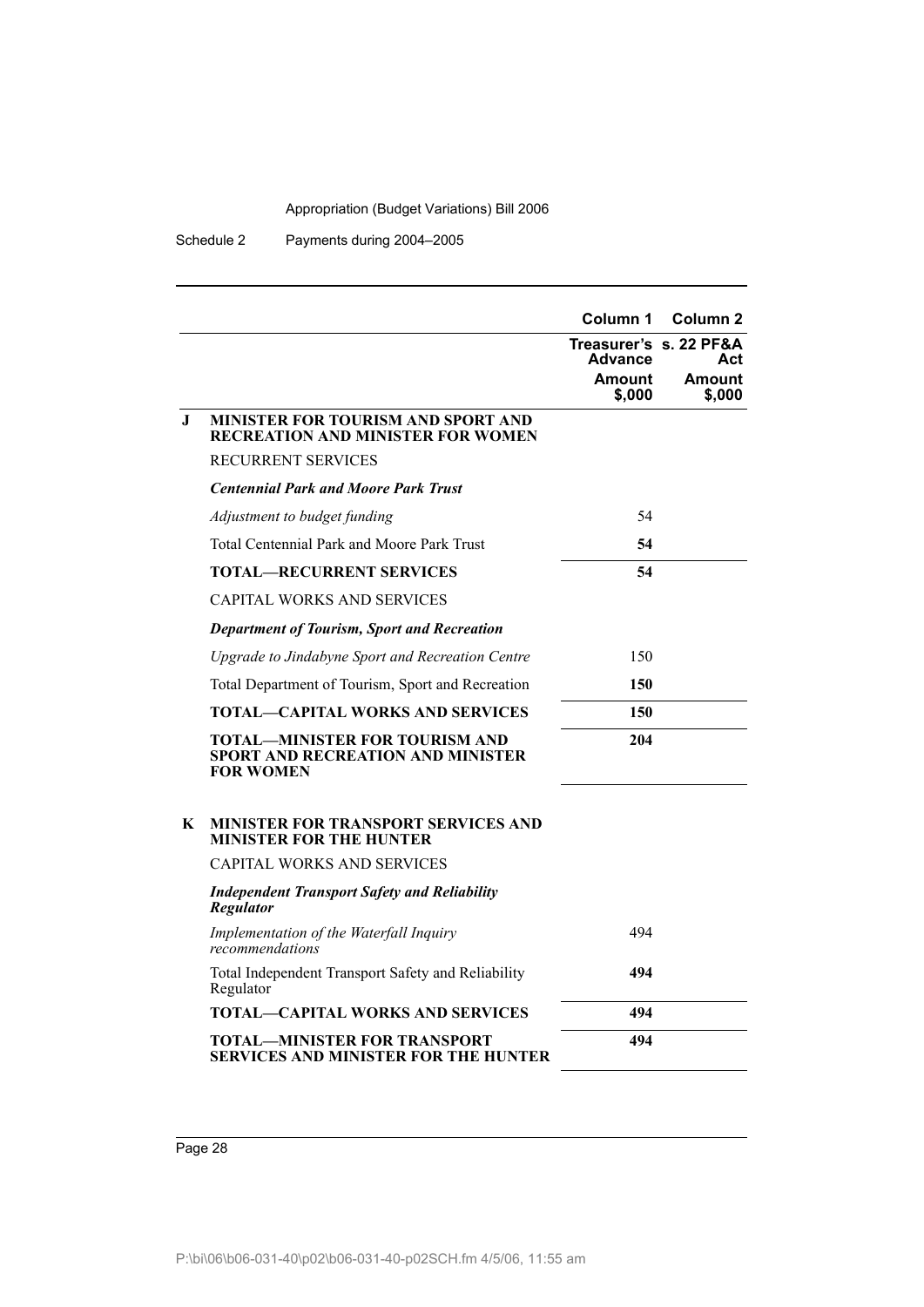Payments during 2004–2005 Schedule 2

|              |                                                                                 | Column 1                | Column <sub>2</sub>                               |
|--------------|---------------------------------------------------------------------------------|-------------------------|---------------------------------------------------|
|              |                                                                                 | Advance                 | Treasurer's s. 22 PF&A<br>Act<br>Amount<br>\$,000 |
|              |                                                                                 | <b>Amount</b><br>\$,000 |                                                   |
| $\mathbf{L}$ | <b>TREASURER AND MINISTER FOR STATE</b><br><b>DEVELOPMENT</b>                   |                         |                                                   |
|              | <b>RECURRENT SERVICES</b>                                                       |                         |                                                   |
|              | <b>Crown Finance Entity</b>                                                     |                         |                                                   |
|              | Additional interest on borrowings                                               |                         | 52,681                                            |
|              | Retirement of debt relating to the Australian<br>Technology Park                |                         | 41,267                                            |
|              | Superannuation guarantee charge payment                                         |                         | 35,000                                            |
|              | <b>Total Crown Finance Entity</b>                                               |                         | 128,948                                           |
|              | <b>TOTAL—RECURRENT SERVICES</b>                                                 |                         | 128,948                                           |
|              | CAPITAL WORKS AND SERVICES                                                      |                         |                                                   |
|              | <b>Crown Finance Entity</b>                                                     |                         |                                                   |
|              | Capital advance for NSW Health towards Port<br>Macquarie Base Hospital purchase |                         | 46,116                                            |
|              | <b>Total Crown Finance Entity</b>                                               |                         | 46,116                                            |
|              | <b>Treasury</b>                                                                 |                         |                                                   |
|              | Mini-Budget and revenue compliance capital projects                             | 1,682                   |                                                   |
|              | <b>Total Treasury</b>                                                           | 1,682                   |                                                   |
|              | TOTAL—CAPITAL WORKS AND SERVICES                                                | 1,682                   | 46,116                                            |
|              | TOTAL—TREASURER AND MINISTER FOR<br><b>STATE DEVELOPMENT</b>                    | 1,682                   | 175,064                                           |
|              | <b>TREASURER'S ADVANCE FOR RECURRENT</b><br><b>SERVICES</b>                     | 64,003                  |                                                   |
|              | TREASURER'S ADVANCE FOR CAPITAL<br><b>WORKS AND SERVICES</b>                    | 24,444                  |                                                   |
|              | <b>TOTAL-TREASURER'S ADVANCE</b>                                                | 88,447                  |                                                   |